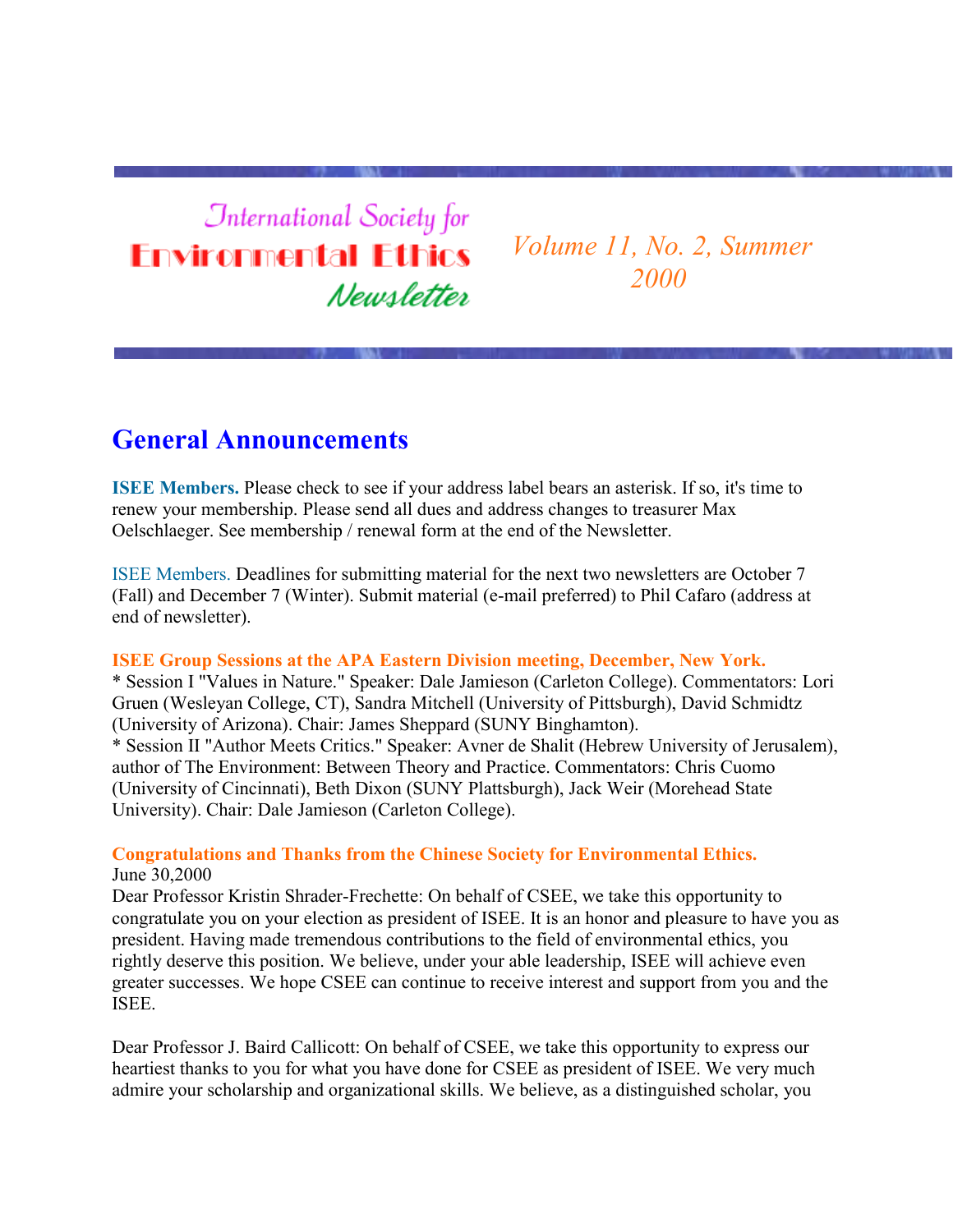will continue to play a great role in the field of environmental ethics. We wish you much health and success in the future. Sincerely: Sincerely,

Yu Mouzhang, President of CSEE.,Yang Tongjin, Secretary-general of CSEE

**New South American Park.** ISEE regional contact Ricardo Rozzi reports the creation of the Botanical Park Omora on Navarino Island, below the Beagle Channel, in Chile. Omora means hummingbird in Yahgan, for whom this bird is a sacred being who contributes as much to the social as to the ecological order. This will be the southernmost botanical garden of the world and is being incorporated within a Latin American network of ethnobotanical gardens. The Botanical Park Omora currently hosts several education projects on human ecology and cultural and biological conservation. A major goal is to integrate the humanities and sciences and environmental ethics plays a major role in this process. Contact e-mail is: omora@eudoramail.com, or Mr. Ezio Firmani, Fax: (56) -61-621026.

**Teresa Kwiatkowska,** ISEE regional representative for Mexico and Central America, recently completed a sabbatical leave at Colorado State University, funded by a grant from Mexico's National Council for Science and Technology. She worked there with Holmes Rolston and Phil Cafaro on a number of projects in environmental ethics. She recently published a new anthology which takes up some of the challenges of recent developments in biotechnology, titled Genetic and Environmental Engineering: Philosophical and Social Problems (see bibliography).

**Natur und Kultur:** Transdisziplinaere Zeitschrift fuer oekologische Nachhaltigkeit (Nature and Culture: Transdisciplinary Journal for Ecological Sustainability) is a new scientific journal (in German) ISSN: 1605-6329. The biennial journal is edited and published by Dr. Thomas Seiler and the Society for Ecological Sustainability. Subscription rates per volume anywhere in the world: US-\$ 20, plus postage. Natur und Kultur has as its goal the description, analysis and evaluation of the foundations of ecologically sustainable forms of human cultures. Special emphasis will be given to:

- \* Qualification of the term 'ecological sustainability.'
- \* Analysis of the conditions of ecologically sustainable forms of human cultures.
- \* Description of local and global human impacts on ecological systems.
- \* Evaluation of world-views and value-structures concerning the human relationship to nature.
- \* Description of the manifold interrelationships between nature and human societies.

Contact: Thomas Seiler, Society for Ecological Sustainability, Neuhofen 32, A - 8983 Bad Mitterndorf, Austria. Tel/Fax: (Austria) / 3623 / 3672. E-mail: ses@telecom.at. Website: www.natur-kultur.at.

**The Society for Conservation Biology** held its annual meeting June 9-12, at the University of Montana, Missoula. Visit www.unt.edu/sch2000 for a full program.

**AIBA Newslink,** All India Bioethics Association. This newsletter covers bioethics, including environmental ethics in India. For a sample copy contact the editor, Dr. J. Azariah, No. 4, 8th Lane, 5th Cross Street, Indira Nagar, Chennai, 600 020, India. E-mail: jazariah@yahoo.com. Fax: 91-44-4910910. Azariah is chair of the Biology Department, University of Madras.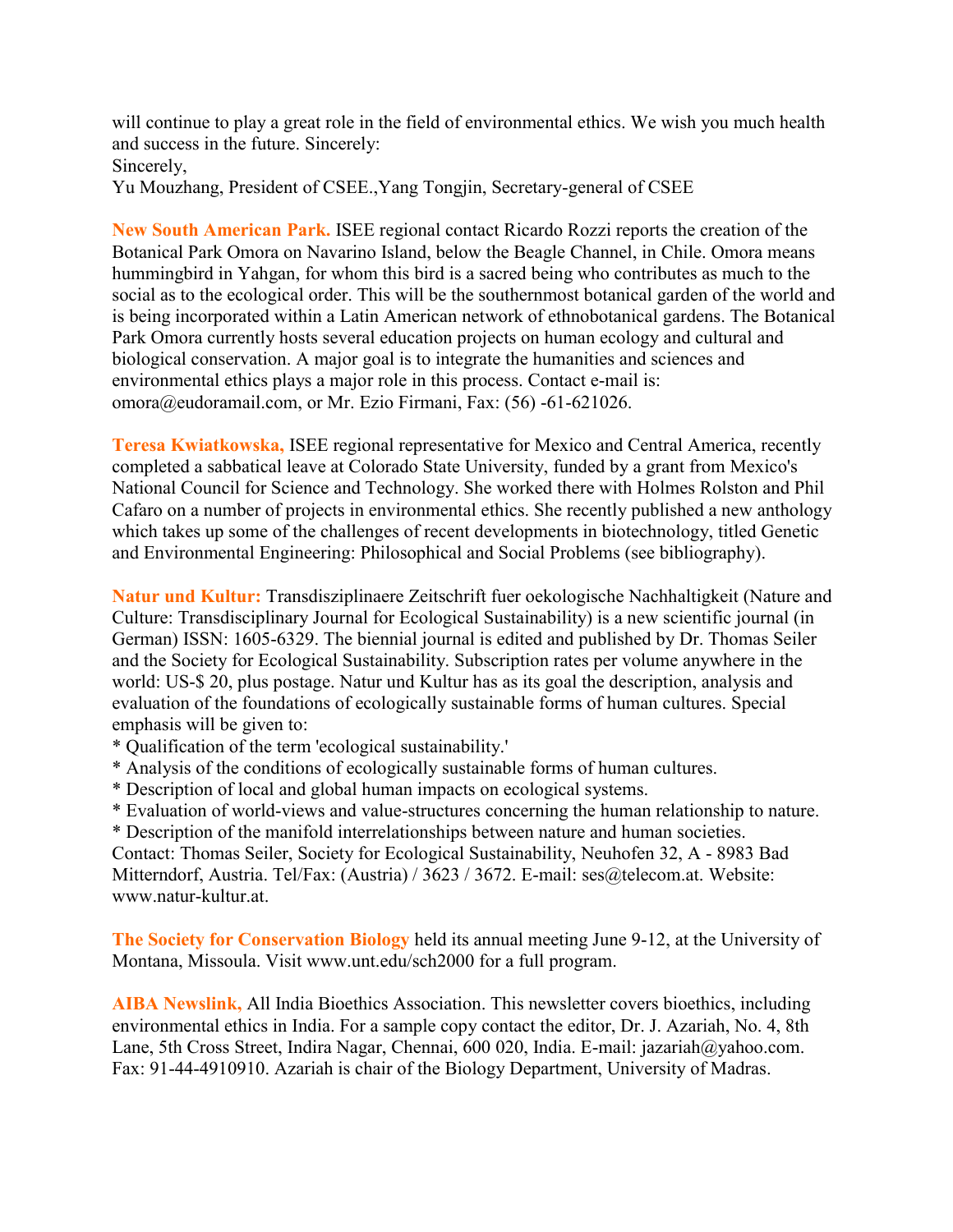**Environmental Values,** a conference, was held at the University of Ireland, Cork, June 23-25. Mark Rowlands, Philosophy, and Silvia Ross, Department of Italian, were principal organizers. Papers given are listed because of the international and interdisciplinary nature of the conference, a first of its kind in Ireland, and their distinctive concerns and scholarship, often novel to mainstream environmental ethics. Web site:

http://www.ucc.ie/italian/environmental\_values.html. http://www.ucc.ie/ucc/depts/phil/EnvConf.htm.

Plenary speakers:

\* "Ecological policies and ecological values," Robin Attfield, University College Wales, Cardiff.

\* "Enforcing environmental ethics: civic law and natural value," Holmes Rolston III, Colorado State University.

\* "Ecofeminism and literature," Greta Gaard, Fairhaven College, Western Washington University.

Contributed papers:

\* "The environmental turn," Mark Rowlands, University College Cork.

\* "The crisis of science without civilisation," Nicholas Maxwell, University College London.

\* "Ecology and economics," Helena Feder, University of California, Davis.

\* "Beyond mothering earth: ecological citizenship and the gendered politics of care," Sherilyn MacGregor, York University.

\* "Intergenerational Justice," Ed Page, Keele University.

\* "Intergenerational responsibility: moral theory meets international environmental law," Mark Rigstad, California Institute of Technology.

\* "Nature once removed: intimacy, alienation and the environment in South Indian nature writing," Cynthia Miller, Emerson College, Boston.

\* "How can rain fall in this chaos: myth and metaphor in representations of north-west Namibian landscape," Sian Sullivan, SOAS, London.

\* "Flann O"Brien's Twentieth Century Inferno: An ecofeminist reading of Third Policeman," Carol Cantrell, Colorado State University.

\* "The greening of Noir: an ecocritical study of Florida crime fiction," Diane Waters, Edgehill College.

\* "Animal Reason," Christopher Preston, University of South Carolina.

\* "Animal rights or human rights: interest conflicts and animal experimentation," Elisa Aaltola, University of Turku, Finland.

\* "Art and Nature," Arto Haapala, University of Helsinki.

\* "The Intuition of Natural Values," Gavin Murray, University of Kent.

\* "Blood not soil: Anna Bramwell and the myth of `Hitler's Green Party'," Piers H.G. Stephens, University of Liverpool.

\* "The re-enchantment of the world: Romantic nationalism and "mythical landscapes"," Diarmuid 0'Giolláin, University College Cork.

\* "Aesthetics, ethics and the natural environment: harmony and conflict," Emily Brady, Lancaster University.

\* "A contribution to environmental aesthetics," Denis Dumas, University of Ottawa.

\* "The autonomy of nature and the philosophy of art: a critique of environmental

aesthetics," Andrew Hamilton, Durham University.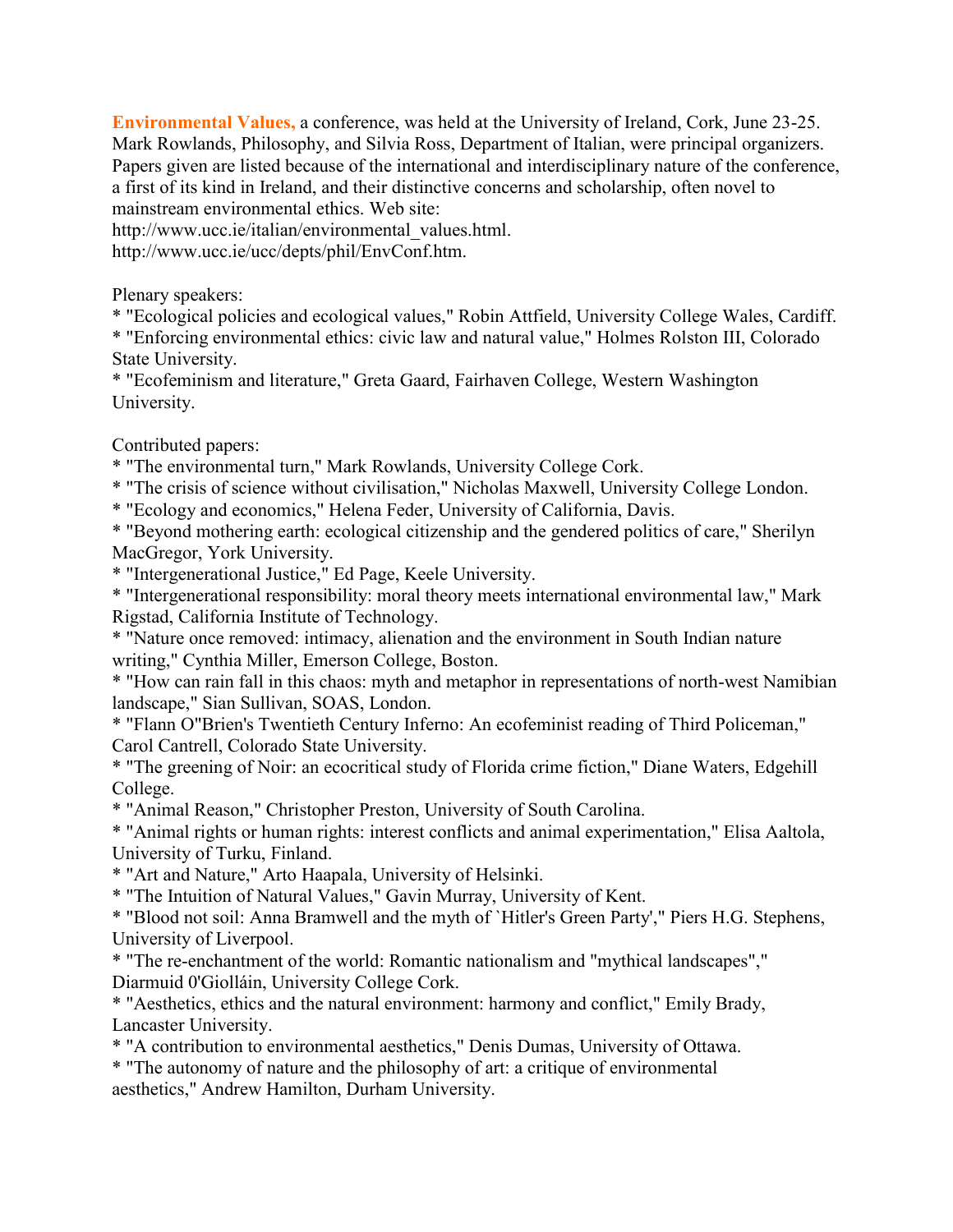\* "From fear to censure: the dangers of science, biotechnology and postcolonial adventure," Stefanie Rixecker, Lincoln University, New Zealand.

\* "Designer trees, exotic species and the ethics of nature manipulation," Christian Gamborg & Peter Sandoe, Royal Veterinary and Agricultural College.

\* "The Wind," Jeremy Weate, Razorfish (a software firm), London.

\* "Biodiversity and environmental ethics: a personal reflection," James E. Coufal, SUNY College of Environmental Science and Forestry.

\* "The value of biodiversity: why does difference matter?," Uta Eser, University of California, Davis.

\* "Environmental Values and the Commercialisation of Wild Native Fauna," Adrian Walsh, University of New England, Australia.

\* "Values, decisions and deliberations," Thomas Dietz, George Mason University.

\* "The wilderness in the garden," Alvin Kibel, Massachusetts Institute of Technology.

\* "Is nature purposeful: the concept of nature in the ancient world and its relevance to

environmental values of today," Helen Barnard, University College Wales, Cardiff.

\* "Land as mother in Celtic religion: Christians and pagans today," Christina Harrington, The Queen's University of Belfast.

\* "Leaf litter and other traces: rethinking the divine from the perspective of earth," Anne Elvey, Monash University.

\* "Social Policy, citizenship and the environment," Fiona Dukelow, University College Cork. \* "`Tidying up the countryside': REPS as ecological modernisation in contemporary rural Ireland," Ethel Crowley, Trinity College Dublin.

\* "Factory fanning - feeding the world or destroying the planet? The link between high standards of farm animal welfare and sustainable food production systems," Aoife Ní Fhearghail, Compassion in World Farming, Ireland.

\* "The multi-layered discourses of animal concern," Linda Kalof, George Mason University.

\* "Reconsidering the moral status of non-human animals," Greg Coulter, University of St. Thomas.

\* "The role of the animal in the development of human world-views," Katherine Perlo, University of Dundee.

\* "Region ecology: problems and solutions," Oksana Fesenko, Interregional Academy of Personnel Management, Vinnitsa, Ukraine.

\* "The importance of the Lough Hyne marine reserve as a marine diversity `hotspot' within Ireland," James Bell, University College Cork.

\* "Minorities, cultural rights and the preservation of species: the case of bird hunting in Aland," Markku Oksanen, Lancaster University and Elisa Aaltola, University of Turku, Finland.

\* "Post-colonial and ecofeminist values in English nature poetry: Romantic, Victorian and Contemporary," Michael Moore, Wilfrid Laurier University.

\* "From enlightenment to environment: political ecology in the work of Anna Mania Ortese," Sharon Wood, Strathclyde University.

\* "Marcovaldo's white rabbit: animals and nature in Italo Calvino," Silvia Ross, University College Cork.

\* "Constellations of camp: ecopolitics and anarchist aesthetics in the `postmodern' era," Regina Cochrane, University of Toronto.

\* "Post-ecologist politics, ecological optimism, and positivist happiness," Ingolfur Blühdorn, University of Bath.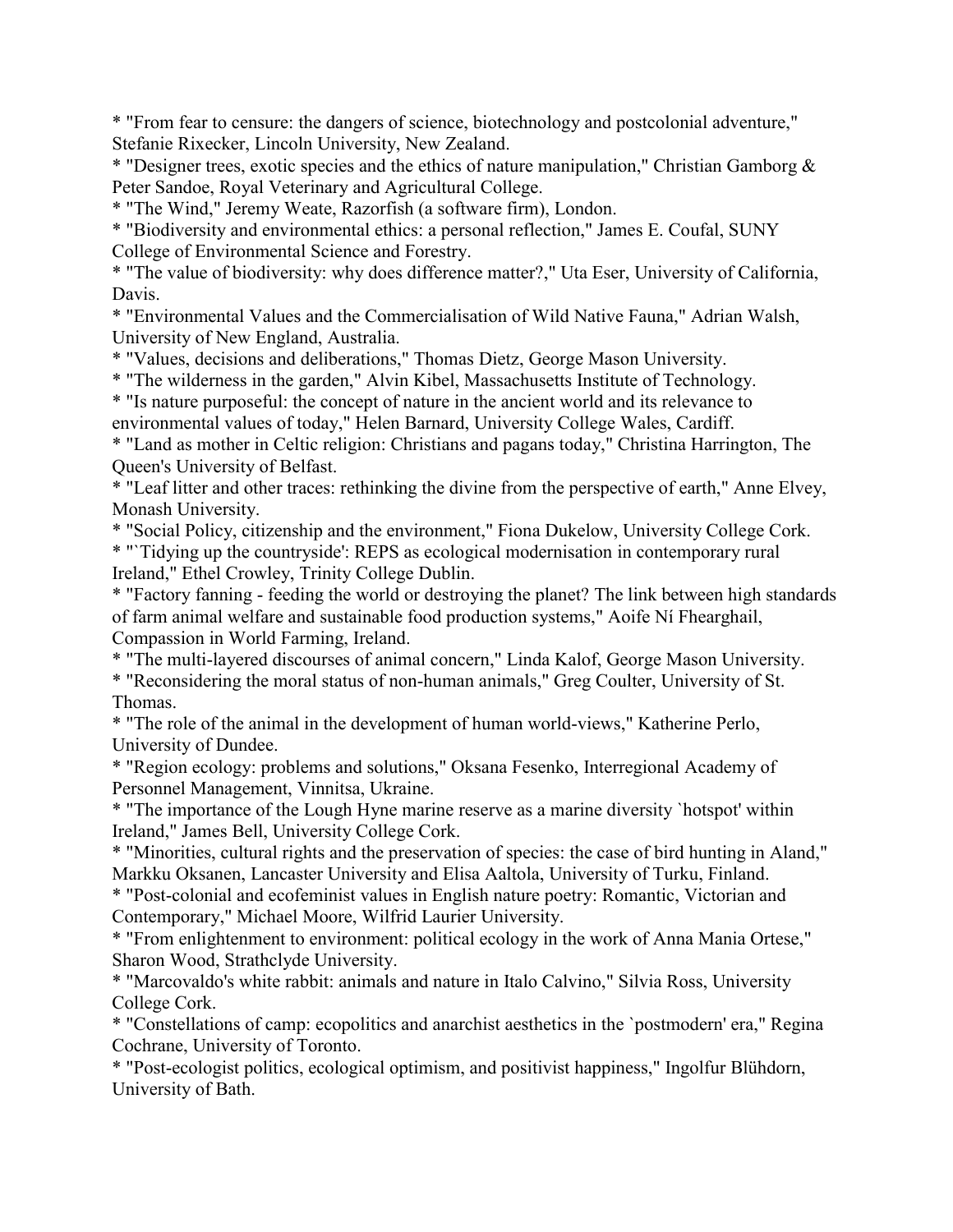\* "Multi-cultural natures: taking ecology through the `posts'," Adrian Ivakhiv, York University.

\* "Godwin, Malthus, the population controversy and the origins of post-modernity," Graham Allen, University College Cork.

\* "Academic values: why do environmentalists hate the media?," John Parham, University of East London.

\* "Sustainable tourism: part of the problem or part of the solution?," Andrea Herrmann, University of Arkansas, Little Rock.

\* "Twentieth century changes in environmental values and perception of environmental risks: the view from the landfill," Ian Reeve, University of New England, Australia.

"Marking disaster: waste, threat, and the slow-motion catastrophe of the nuclear," Peter Van Wyck, Queen's University, Ontario.

\* "Building environmental values into the machine: changing the education of engineers," Richard Barke, Georgia Institute of Technology.

\* "Oil of the information age: the political ecology of bioprospecting," Niall O'Shea, Cambridge University.

\* "`He doubtless perished in the unknown forest': French colonists and fear of the forest in seventeenth century Canada," Lynn Berry, University of Toronto.

\* "Stuart Udall and `The total environment concept'," Charles Coate, Eastern Oregon University. \* "Learning environmental values: how the potato `famine,' in Ireland and a man unlucky in love helped save a bird in New Zealand from extinction," Roy Montgomery, Lincoln University, New Zealand.

\* "A critique of the Irish EPA," Derry Chambers, Cork Environmental Alliance.

\* "Some perspectives on explaining differences in public environmental ethics: constructing personal nature in everyday life," Georg Tamm, Tallinn Pedagogical University, Estonia. \* "`Agazin' at the heavens': the view from Dystopia in Jean Toomer's Cane," Greg Miller, University of California, Davis.

\* "Chaos and the city: Postmodern London in Jasmin Dizdar's Beautiful People and Michael Winterbottom's Wonderland," Laura Rascaroll, University College Cork.

\* "Landscapes of desire in Bernardo Bertolucci: the ethics and aesthetics of third world locations," Aine 0' Healy, Loyola Marymount University at Los Angeles.

\* "Ecological architecture: defining ecological patterns in the urban ecosystem," Brian Deal, University of Illinois.

\* "You can always grow more people but you can"t grow new monuments," Peter Woodman, University College Cork.

\* "Resolving environmental conflicts from major road proposals," Donncha 0'Cinnéide, University College Cork.

**Environmental Ethics: a Directory** is available at "The Online Gadfly," the website of Ernest Partridge(www.igc.org/gadfly). Environmental philosophers and policy-makers are urged to submit their names. Mindful of concerns for personal privacy, Dr. Partridge will only list those individuals who give explicit permission to be included. Qualifications are: (a) Publications in the fields of Environmental Ethics, Environmental Philosophy, or Environmental Policy, or (b) an assignment to teach any of the above subjects in an accredited College or University, or (c) professional experience in environmental policy-analysis or policy-making (governmental or non-governmental). For more information contact Dr. Partridge by e-mail at gadfly@igc.org, or at PO Box 9045, Cedarpines Park, CA 92322.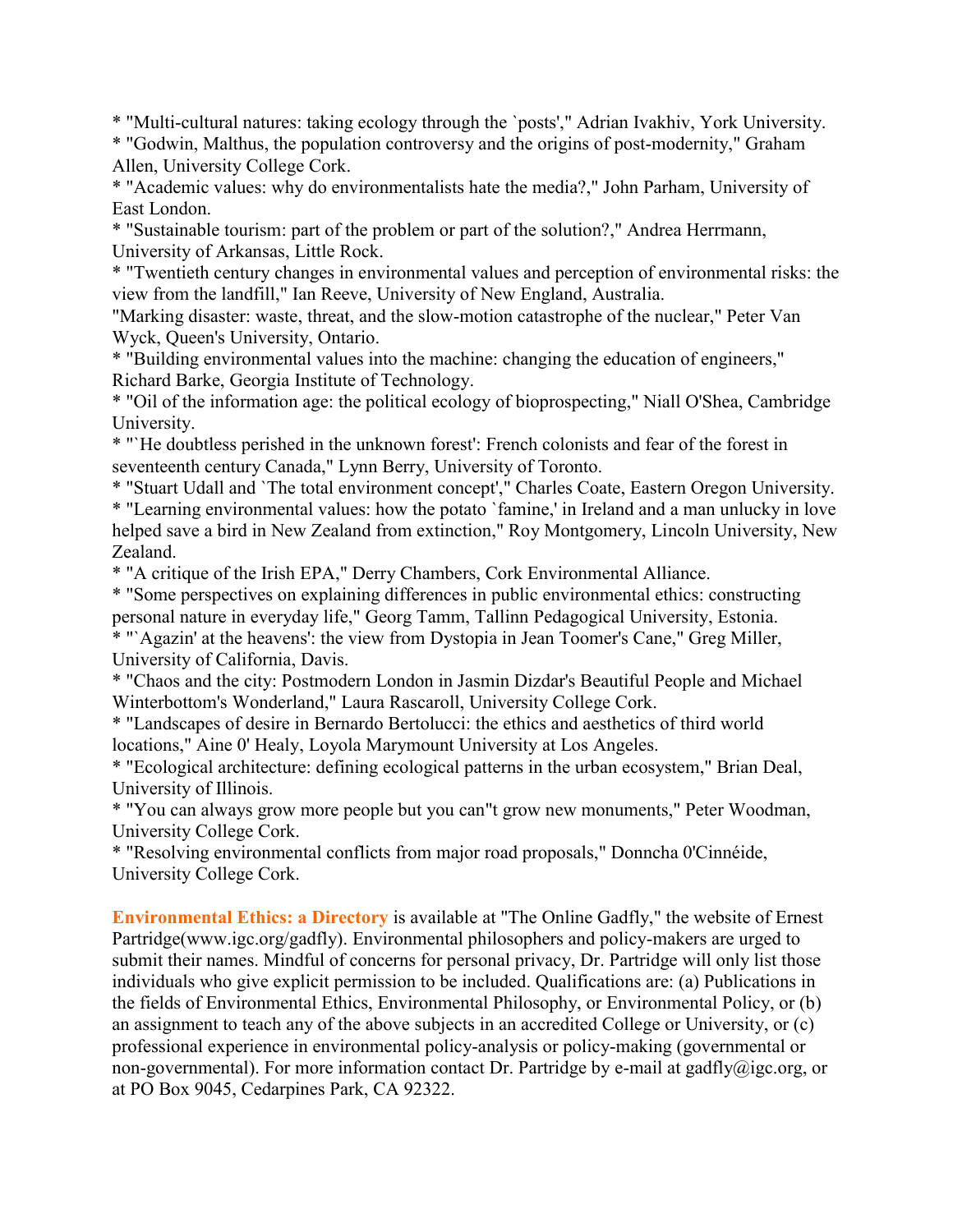**Master of Liberal Studies:** Visions of Good and Sustainable Societies is an interdisciplinary graduate program for people seeking to create models of community for the twenty-first century. Offered by Northern Arizona University, Master of Liberal Studies Program, Northern Arizona University, PO Box 6031, Flagstaff, AZ 86011-6031. Phone (520) 523-9359, e-mail sandra.lubarsky@nau.edu.

**Forest Loss and Paper Consumption.** The Washington Post carried a front-page story on June 3, 2000, about the impact that woodchipping mills are having on forest habitats in the southeast. Growth in paper consumption is driving consumption of forests in many areas of the world. The Dogwood Alliance, a key group opposing the liquidation of southern forests, is interested in working with university faculty and staff to help schools institute sustainable paper consumption policies. Since universities are major consumers of paper, they can make a real difference. The Dogwood Alliance has a worksheet on sustainable paper use which is available by contacting them at P.O. Box 7654, Asheville, NC 28801 or info@dogwoodalliance.org.

**Andrew Light** has been appointed Assistant Professor of Environmental Philosophy and Director of the graduate program in Environmental Conservation Education at New York University. The program currently has a terminal MA in environmental studies, drawing students primarily from the major environmental NGOs and government organizations in the New York City area. Light will investigate the creation of a Ph.D. component for the program in environmental ethics or applied ethics. Beginning August 1, his new address will be: Environmental Conservation Program, Department of Humanities and Social Sciences in the Professions, New York University, 246 Greene Street, Suite 300, New York, NY 10003. Phone: 212-998-5636. Fax: 212-995-4832. E-mail: andrew.light@nyu.edu. Philosophy & Geography phone: 212-998-5633.

**Jason Kawall** has secured a position as Assistant Professor of Philosophy (tenure track) at the University of Tennessee at Chattanooga, where he will specialize in environmental ethics. He will also teach environmental ethics in the masters program in biological and environmental sciences. Kawall's paper "Is (Merely) Stalking Sentient Animals?" is forthcoming in the Journal of Applied Philosophy.

**The Society for Philosophy and the Contemporary World** held their annual conference July 21-27, in Rocky Mountain National Park, Colorado. Papers treating environmental ethics included William B. Griffith, "Public Lands, Property Rights, and Intergenerational Justice" and Scott Friskics, "Reflections on a Life of Dialogue with Nature."

**Cultural Collisions and Creative Interferences in the Global Village,** an international conference on cultural attitudes towards technology and communication, was held 12-15 July, 2000, in Fremantle, Australia. This biennial conference series aims to provide an international forum for the presentation and discussion of cutting-edge research on how diverse cultural attitudes shape the implementation and use of information and communication technologies. The keynote speaker was Duane Varan, Director of the Multimedia Lab at Murdoch University, who spoke on "Cultural Conservation in the Global Village". For further information and a full program see >http://www.it.murdoch.edu.au/~sudweeks/catac00/ or > http://www.drury.edu/faculty/ess/catac00.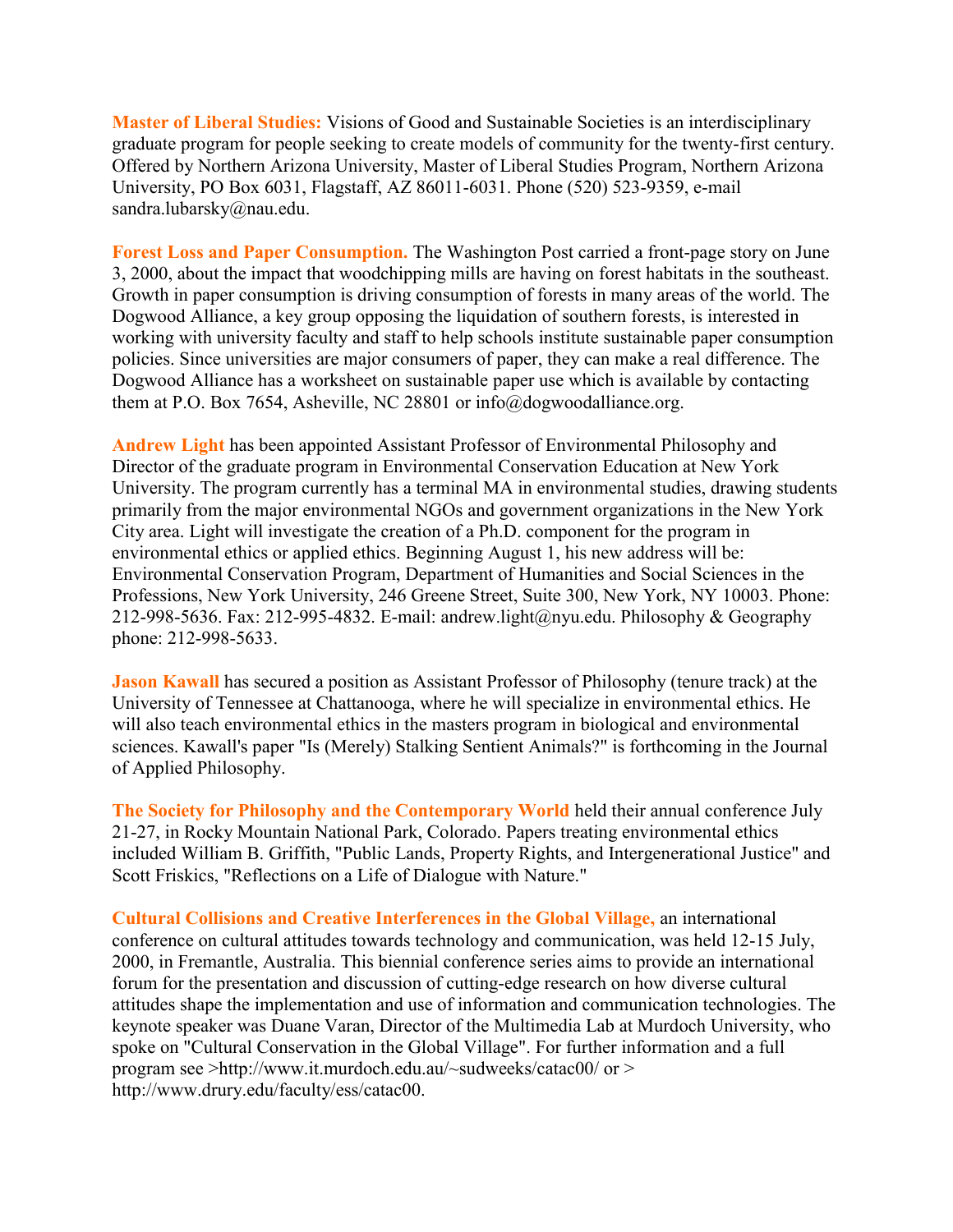**National Wolf Recovery Strategy.** Copies of a new 36-page report entitled "Places for Wolves: A Blueprint for Restoration and Long-Term Recovery in the Lower 48 Sttaes" are now available. Send a \$6 check payable to Defenders of Wildlife to Jessica Resnik, Defenders of Wildlife, 1101 14th Street, NW, Suite 1400, Washington, D.C. 20005.

**Daniel Botkin** gave the keynote address at the annual meeting of the Thoreau Society, July 15, in Concord, Massachusetts, titled "An Ecologist Looks at Thoreau: Thoreau as a Guide to a New Compatibility between Civilization and Nature." Botkin reinterprets "the hermit of Walden" as a man who loved wildness, but who found it in the woods and swamps on the outskirts of town as easily as in the remote forests of Maine, and who firmly believed in the value and importance of human beings and civilization.

**The Wildlands Project** seeks to protect and restore the natural heritage of North America through the establishment of a connected series of wildlands. It supports the repatriation of top predators; the establishment of wild habitat where native plants and animals thrive and where nature, not technology, determines their evolutionary fate; the establishment of linkages between large natural areas to ensure continued migrations and the movement necessary to conserve healthy populations; and the recovery of natural processes such as fire. The Wildlands Project may be contacted at 1955 W. Grant Road, Suite 145, Tucson, AZ 85745. Phone (520) 884-0875, fax 884-0962, e-mail wildlands@twp.org, website www.twp.org.

# **OPPORTUNITIES**

**Georgetown University's McDonough School of Business** is pleased to announce a tenureeligible position, beginning Fall, 2001, for a scholar with expertise in the field of Business Ethics. Scholars at any level may apply. The successful candidate will be someone whose scholarship addresses important problems in Business Ethics and other areas of the individual's competency, and whose work will appear in leading scholarly outlets. A completed Ph.D. is a prerequisite for consideration for the position. They will begin to review applications by 15 September 2000, and hope to invite some candidates to campus during the Fall term. The deadline for applications, however, is December 10, 2000. Send only an application letter, vita, and a brief statement of teaching and scholarship interests to: George Brenkert, Chair, Search Committee. McDonough School of Business, Georgetown University, Washington, D.C. 20057. National Science Foundation Grants are awarded for research, infrastructure, or education projects on ethics, values and the conduct and impacts of science and engineering. Single investigators or groups may apply. Projects may involve additional collaborators, advisors, postdoctoral researchers,or graduate or undergraduate students and assistants. Program Number: 20359. Title: SBE--SDEST--Research, Infrastructure & Education Projects (99-82). E-mail: rholland@nsf.gov. Web Site: http://www.nsf.gov/pubs/1999/nsf9982/nsf9982.htm. Deadline(s): 8/1/2000, 2/01/2001. Link to full program description: https://www.infoed.org/wConnect/ wc.dll?spinwww~program~20359~CU.

# **CONFERENCES AND CALLS FOR PAPERS**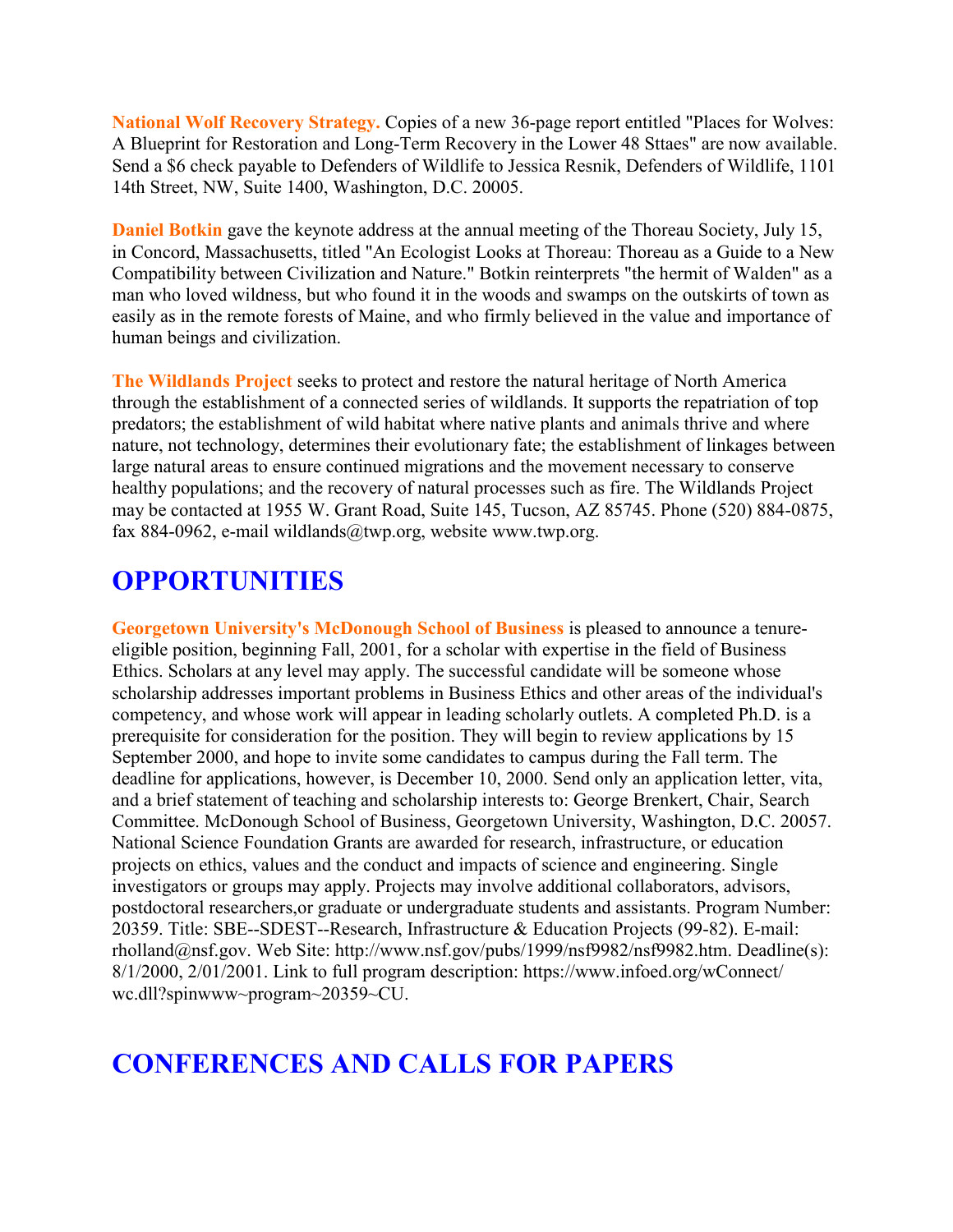**ISEE Group Sessions.** Proposals are invited for individual papers or group sessions for the 2001 APA Western, Central and Eastern Division meetings. For the Western, contact ISEE treasurer Max Oelschlaeger. For the central, contact ISEE secretary Laura Westra. For the Eastern, contact ISEE President Kristin Shrader-Frechette. Addresses at the end of the newsletter. The deadline for proposals is September 1, 2000 for the Western and Central, March 1, 2001 for the Eastern.

**Population and the Environment.** Phil Cafaro is organizing an ISEE session on this topic for the next Western Division APA Meeting, in San Francisco. Papers should run 10-15 pages (20- 25 minutes) long. Abstracts and full papers are welcome, as are offers to comment on papers. Contact Phil Cafaro at cafaro@lamar.colostate.edu or 970-491-2061.

**Society for Ecological Restoration International Meeting,** September 4th-September 7th, 2000, Liverpool, England. Andrew Light has organized several sessions on the theme "New philosophies on the value of restoration." The sessions are rescheduled for September 4th, from 10:30-5:00pm. Presentations by: John O'Neill (Lancaster University), "Restitutive Ecology," William Throop (Green Mountain College), "The Moral Assessment of How We Restore Nature," Sven Arntzen (Telemark College), "Restoration, Ethics, and History," Steven Vogel (Denison University), "Does Restoration Ecology Need Nature?" Irene J. Klaver (University of North Texas), "Restoration as De-domestication of Land and Politics," Andrew Light (New York University), "Restoring Ecological Citizenship." More information about the SER conference can be found at <http://www.nwc.org.uk/sercon/>.

**Association for Practical and Professional Ethics,** Tenth Annual Meeting, March 1- 4, 2001, Cincinnati, Ohio. Papers are invited on ethical issues in various fields, including law, the environment, engineering, and research ethics, and on issues that cut across professions. Send three copies of paper (presentation time limited to 25 minutes) and three copies of a 250-page abstract for review, to Brian Schrag, Executive Secretary, APPE, Indiana University, 618 East Third Street, Bloomington, IN 47405. Deadline for submissions is October 15, 2000. For further information, phone: (812) 855-6450, fax: (812) 855-3315, e-mail: appe@indiana, website: http://php.ucs.indiana.edu/~appe/home.html.

#### **Ecospheres Conference on Sustaining Life and Populations in the Electronic Century.**

University of Nebraska, Lincoln, Nebraska, June 10-14, 2001. The Joslyn Castle Institute for Sustainable Communities solicits papers and proposals for panel discussions which focus on issues of water and land use, technology assessment, population policies, and other important environmental issues. Papers may include relevant research, innovative practices, case studies, models of best practices, or theories of new strategies and paradigms which pertain to these issues. Typed, double-spaced, 200-word abstracts are due by September 15, 2000, written manuscripts by January 15, 2001. Submit to Castle Institute/Ecospheres Conference, 125 N. 11th Street, Lincoln, NE 68508, or online at www.unl.edu/ecospheres. For additional information contact W. Cecil Steward or Amber Lisec at 402) 472-00876, fax 475-6675, e-mail ecospheres@unl.edu.

**Janua Sophia,** an undergraduate philosophy journal, announces a special issue devoted to environmental philosophy. Submissions should be the original work of the undergraduate author and may address any topic in environmental philosophy. Essays should be typed and double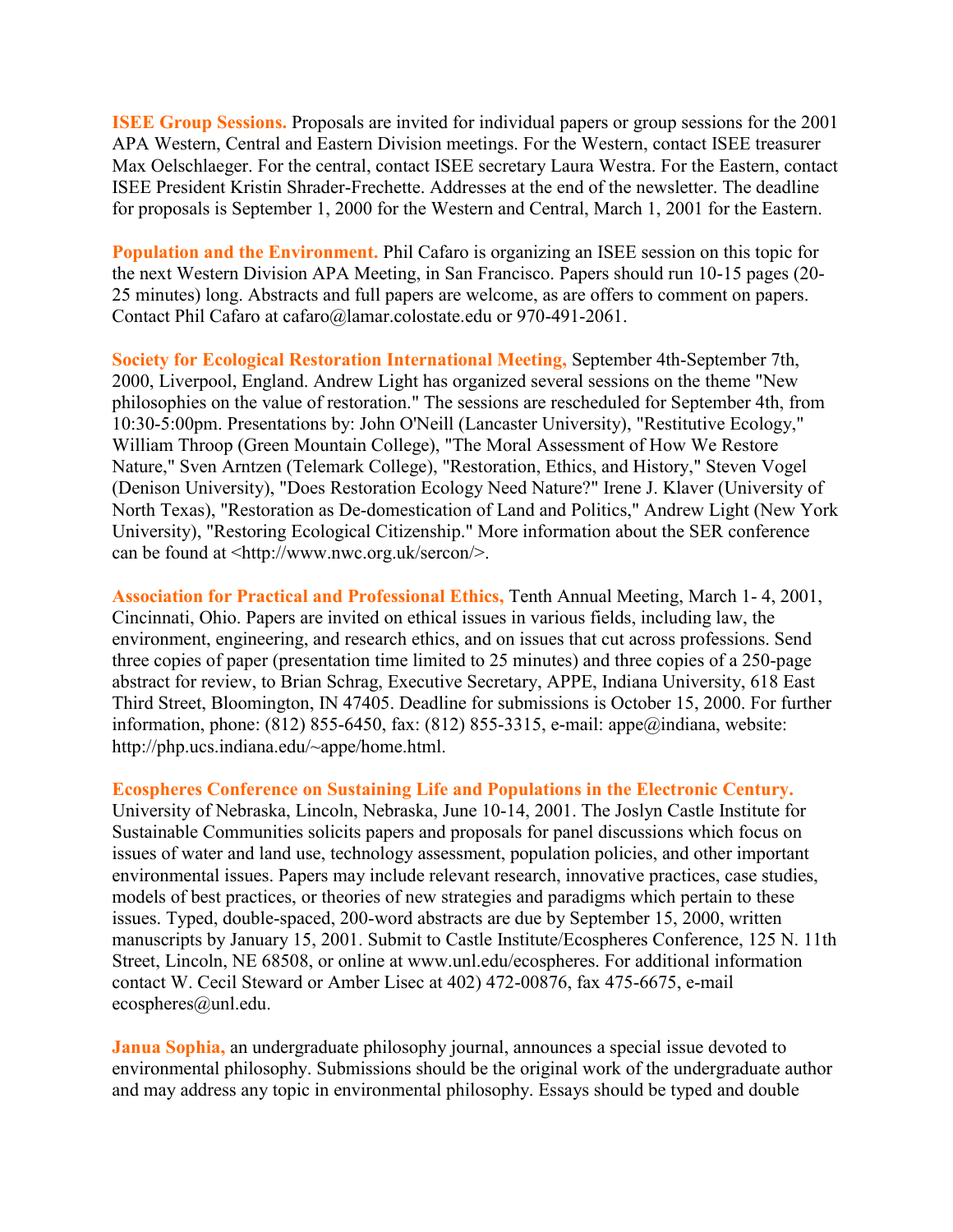spaced, no more than 12 pages in length, and conform to MLA style. Send two copies and an IBM-compatible disk formatted for Word 95/97, and include an abstract 300 words or less. Submissions may be sent to Thaddeus Haas and Timothy Riley, University of North Texas, Department of Philosophy and Religious Studies, P.O. Box 13526, Denton, TX 76203-6526. Inquiries may also be made by phone (940) 565-2823, or by e-mail, tsh001@students.cas.unt.edu, tmr0003@jove.acs.unt.edu. Deadline for submissions is January 1, 2001.

**Local Environment** is an international refereed journal written by and for academics and practitioners, which focuses on local environmental and sustainability policy, politics and action. The editors welcome papers on these topics, with a focus on 'local' as the driving force behind policy. Articles of 5,000 words or shorter "viewpoints and comments" pieces are solicited. Notes for manuscript submission may be found on the journal's webpage at www.carfax.co.uk. Send submissions to Julian Agyeman and Bob Evans, Editors, Centre for Local Environmental Policies and Strategies, School of Urban Development and Policy, South Bank University, London, SW8, 2JZ, UK. Phone +44 (0) 171-815-7330, e-mail evansb@bu.ac.uk. North American submissions should be sent to Mark Roseland, North American Editor, Community Economic Development Center, Department of Georgraphy, Simon Fraser University, Burnaby, British Columbia, V5A 1S6, Canada. Phone +1(604) 291-4161, e-mail mark\_roseland@sfu.ca.

**Ethics, Place and Environment** is a journal which provides a forum for the publication of research and scholarship on all aspects of geography and environmental ethics. Papers for the main section of the journal should normally be less than 8,000 words in length and should include an abstract of less than 100 words. Shorter notes and comments should be restricted to 2,000 words or less. Send four copies of your manuscript, along with a disk in Word format, to Tim Unwin, Editor, Department of Geography, Royal Holloway, University of London, Egham, Surrey TW20 )EX, UK. Phone +44 (0) 1784-443643, e-mail t.unwin@rhbnc.ac.uk. Authors in America may send manuscripts to James Proctor, Department of Geography, 3611 Ellison Hall, University of California, Santa Barbara, CA 93106-4060. Phone +1 (805) 893-8741, e-mail  $iprotor@geog.uckb.edu. Details of reference style are published in each journal and may be$ obtained from the editor.

**Landscape Research** is a journal which combines original research papers with reflective critiques of landscape practice. Topics include environmental design, ecology and environmental conservation, human and physical geography, and archaeology and history. Full details can be found on the web at www.carfax.co.uk/lar-ad.htm.

## **EVENTS**

August 6-10. Ecological Society of America annual meeting in Snowbird, Utah. Conference theme: "Advancing and Communicating Ecology." Agenda available at esa.sdsc.edu/snowbird2000.htm.

September 8-10. National Wilderness 2000 Conference, Denver, CO. Sponsored by the Sierra Club, the Wilderness Society, and the Colorado Environmental Coalition. For more information contact Sara Scott at wild2000@tws.org.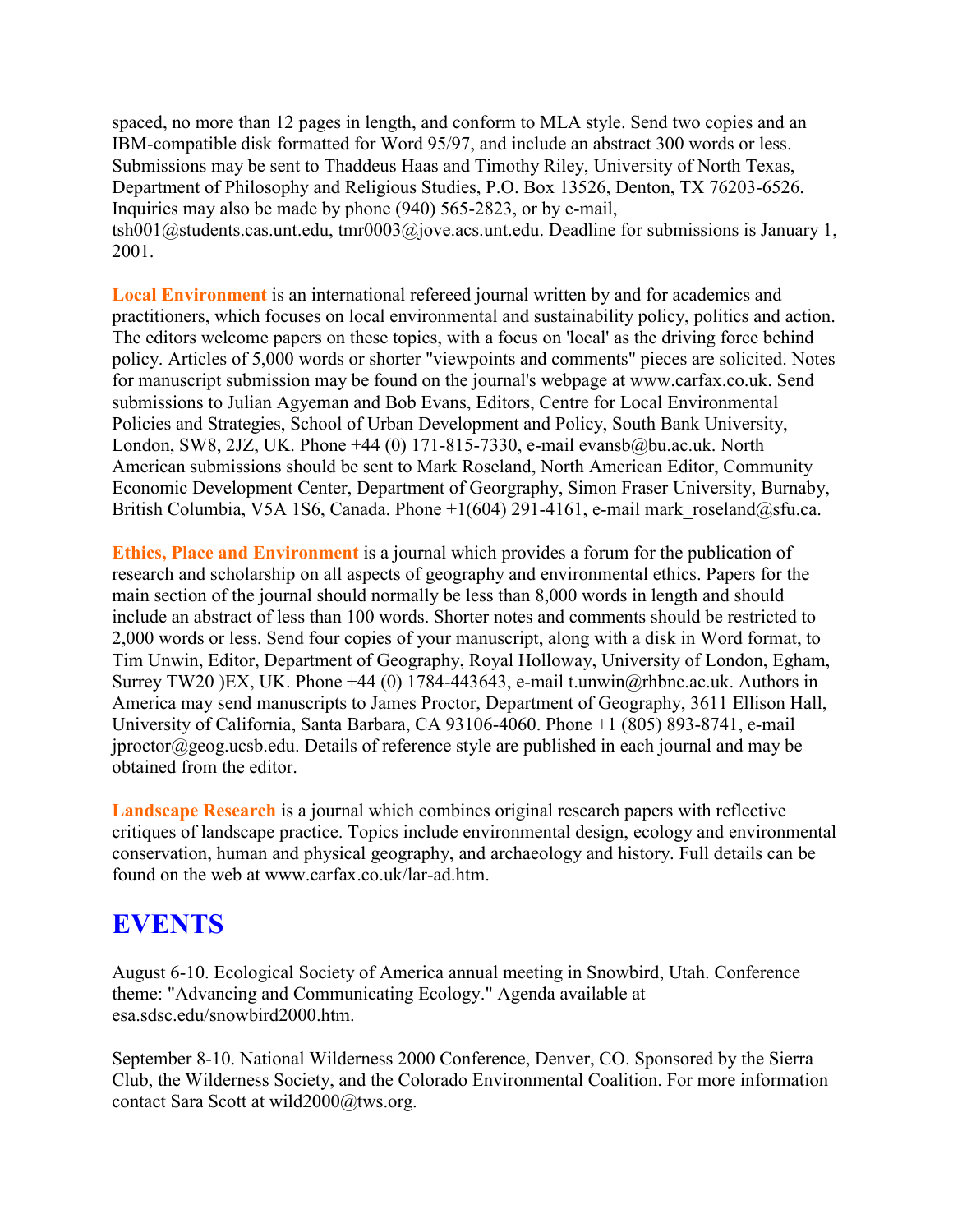September 21-24. Fifth World Congress of Bioethics: Ethics, Law and Policy. Imperial College, London, UK. Information: Anne Lavender, Centre for Ethics in Medicine: anne.lavender@bristol.ac.uk, web-site: http://www.uclan.ac.uk/facs/ethics/fifthcon.htm.

October 7-9. The International Association for Environmental Philosophy third annual program at Pennsylvania State University, immediately following the Annual Meeting of the Society for Phenomenology and Existential Philosophy. IAEP offers a forum for wide-ranging philosophical discussion of nature and the human relation to the natural environment. IAEP welcomes diverse approaches to these issues, including many schools of continental philosophy, studies in the history of philosophy, and the tradition of American philosophy.

October 23-25. Is Nature Ever Evil, Wrong or Ugly? Neutrality and engagement in the scientific study of reality. Vrije Universiteit, Amsterdam. An academic seminar with participants from behavioral genetics, philosophy, theology, history of science, geophysics, astrophysics, and other areas. To register or for more information visit www.vu.nl/Bezinningscentrum/info.htm.

October 26-28. Sustainable Regional Development: The Role of the University in a Globalizing Economy. Conference at Lowell, Massachusetts. Further information: Judy Blackburn@uml.edu.

# **Recent Articles and Books**

Thanks to Greg R. Pritchard, graduate student at Deakin University, Victora Australia, for most of the editing work on the bibliography in this issue. Pritchard is doing a thesis in environmental ethics and literature. E-mail:  $\text{grego}(a)$ deakin.edu.au.

--Abbot, Ian, "Improving The Conservation Of Threatened And Rare Mammal Species Through Translocation To Islands: Case Study Western Australia," Biological Conservation 93 (No. 2, 2000): 195- .

--Adeola, Francis O., "Endangered Community, Enduring People: Toxic Contamination, Health, and Adaptive Responses in a Local Context," Environment and Behavior 32 (No. 2, 2000, March  $01$ : 209-.

--Agnew, John, "From The Political Economy Of Regions To Regional Political Economy," Progress In Human Geography 24 (No. 1, 2000): 101- .

--Alexander, Donald, "Planning as Learning: Sustainability and the Education of Citizen Activists," Environments 27 (No. 2, 1999): 79- .

--Alston, Lee J., Libecap, Gary D. and Mueller, Bernardo, "Land Reform Policies, the Sources of Violent Conflict, and Implications for Deforestation in the Brazilian Amazon," Journal Of Environmental Economics And Management 39 (No. 2, Mar 01 2000): 162-.

--Antrop, M., "Changing Patterns In The Urbanized Countryside Of Western Europe," Landscape Ecology 15 (No. 3, Apr 01 2000): 257- .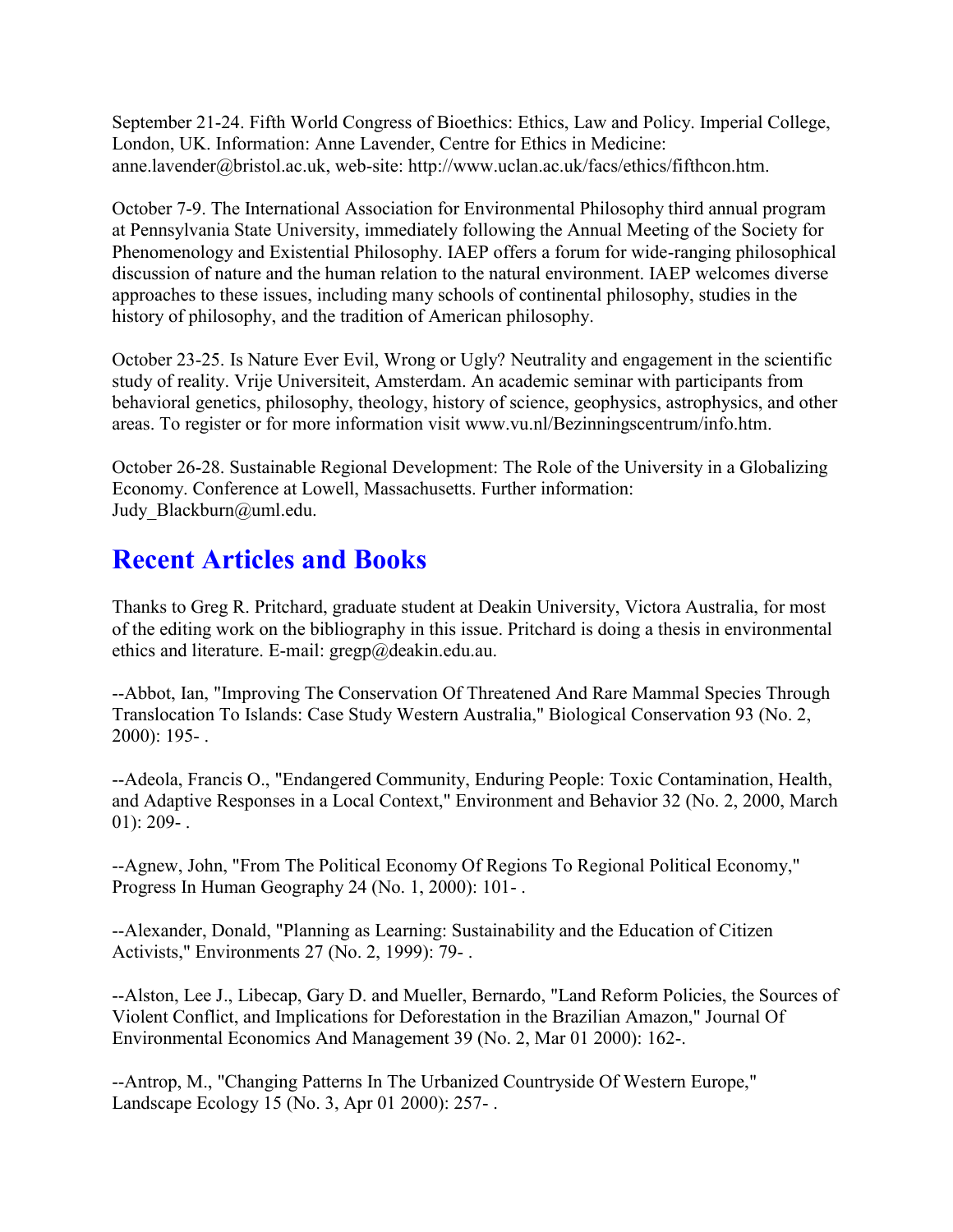--Arler, Finn, "Aspects Of Landscape Or Nature Quality," Landscape Ecology 15 (No. 3, Apr 01 2000): 291- .

--Ascher, William, "Understanding Why Governments in Developing Countries Waste Natural Resources," Environment 42 (No. 2, 2000): 8- . Although ignorance and corruption play some role in the waste of natural resources, the principle cause often lies elsewhere.

--Babu, Suresh Chandra and Reidhead, William, "Monitoring Natural Resources For Policy Interventions: A Conceptual Framework, Issues, and Challenges," Land Use Policy 17 (No. 1, Jan 01 2000): 1- .

--Ball, Jim. "Evangelicals, Population, and the Ecological Crises," Christian Scholars Review 28(No.2. 1998):226-253. The focus of this article is a review and analysis of the population debate in the Evangelical Protestant literature on ecological crises. Six major writings are considered in depth. The conclusion reached is that the literature thus far has provided an excellent introduction, but the ethical consequences of intrinsic value and overconsumption are undeveloped.

--Balmford, A., Lyon, A.J.E. and Lang, R.M., "Testing The Higher-Taxon Approach To Conservation Planning In A Megadiverse Group: The Macrofungi," Biological Conservation 93 (No. 2, 2000): 209- .

--Baxter, Brian, Ecologism: An Introduction. Edinburgh: Edinburgh University Press, and Washington: Georgetown University Press, 2000. Articulates and defends "ecologism"--an ideology that has grown from the developing interest in the moral, political, economic, and scientific issues centering on human relationships with the environment. Ecologism starts from the position that the non-human world is worthy of moral consideration and that this should be taken into account in the ordering of social, economic and political systems. Ecologism is a major development in environmental politics and, increasingly, a significant alternative to existing political philosophies. A comprehensive and systematic survey of the main components ecologism, examining elements which have been neglected in the existing literature.

--Beck, Roy, and Kolankiewicz, Leon, "The Environmental Movement: Retreat from Advocating U.S. Population Stabilization (1970-1998): A First Draft of History", Journal of Policy History 12, No 1, 2000. "The years surrounding 1970 marked the coming of age of the modern environmental movement. As that movement approaches its fourth decade, perhaps the most striking change is the virtual abandonment by national environmental groups of U.S. population stabilization as an actively-pursued goal. To begin to understand why that shift has occurred and the significance of that shift, it will be important to review the 1970-era movement and its population roots." The article then examines in detail the events leading to abandonment of domestic population stabilization efforts by major environmental organizations. ZPG and Sierra Club are used as case studies. Important for analyzing immigration policy. The published (short) version can be ordered from: NumbersUSA, 1601 N. Kent St., #1100, Arlington, VA 22209. (703) 816-8820. E-mail: info@numbersusa.com. In addition, the entire article is on the web at http://www.numbersusa.com/cgi/text.cgi?Jph.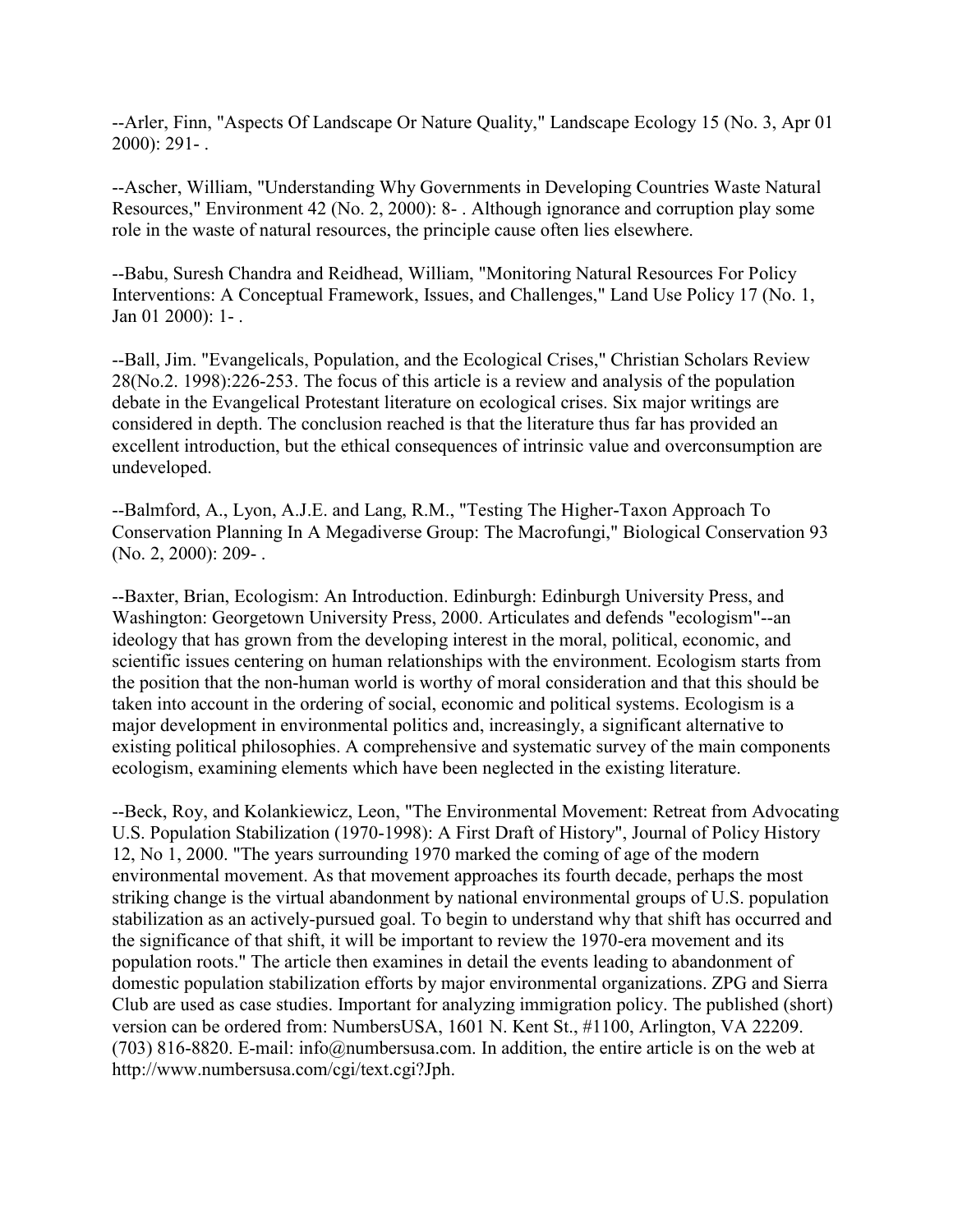--Bell, Ruth Greenspan, "Building Trust: Laying A Foundation For Environmental Regulation In The Former Soviet Bloc," Environment 42 (No. 2, 2000): 20- . Formulating effective environmental laws in the countries in transition from totalitarianism to democracy involves developing critical institutions and creating a climate of trust in the law-drafting process.

--Ben-Ari, Elia T., "Defender Of The Voiceless: Wallace Stegner's Conservation Legacy," Bioscience 50 (No. MAR 01 2000): 3- .

--Blackman, Allen and Harrington, Winston, "The Use of Economic Incentives in Developing Countries: Lessons From," The Journal Of Environment And Development 9 (No. 1, Mar 01  $2000$ : 5-.

--Blomberg, Les, "Clearing the Air: Fourteen Ways to Quiet the Skies," Utne Reader, May-June 2000, pp. 78-79. Blomberg is executive director of Noise Pollution Clearinghouse, which maintains a library and network at www.nonoise.org. A jet plane at takeoff produces 100 decibels of sound, which is 10 million times louder than a normal conversation, and millions of Americans are affected. Seventy percent of Americans live within twenty miles of a major airport. And the skies could be much quieter.

--Boudreaux, Donald J., Meiners, Roger E. and Zywicki, Todd J., "Talk is Cheap: The Existence Value Fallacy," Environmental Law 29 (No. 4, 1999): 765- . Environmental law and policy has increasingly recognized the concept of "existence value" - the "nonuse value" that individuals derive solely from the knowledge that an environmental amenity exists and not from its use. Because of its nonuse nature, existence value cannot be calculated through market transactions, but can be ascertained only through contingent valuation studies that purport to provide hypothetical valuations. This article questions the conceptual importance of existence value and the validity of contingent valuation as a means for deriving existence value.

--Boulting, Noel E., "The Aesthetics of Nature," Philosophy in the Contemporary World 6(no. 3- 4, Fall-Winter, 1999):21-34. Three paradigms for aesthetic experience of nature: (1) Specularism, seeing nature as a picture, (2) Scientific Exemplarism, grasping aesthetic experience through the categories of scientific enquiry, and (3) Perspectivalism, a more phenomenological relation between the experienced and the experience. After the historical development which fashioned Specularism's approach to aesthetics has been indicated and the ahistorical nature of Scientific Exemplarism has been explained, the relative strengths of these three paradigms are explored. The implication of the third are related to a possible spiritual view of nature. Boulting lives in Upchurch, Nr. Sittingbourne, Kent, UK.

--Braden, Kathleen. "On Saving the Wilderness: Why Christian Stewardship is Not Sufficient," Christian Scholars Review 28(No.2. 1998):254-269. The relationship between humanity and the earth is considered through three phases: the wild earth, the tamed earth, and the tended earth, as grounded in arguments for an either biblically based dominion or a stewardship worldview. Braden suggests that stewardship alone is an insufficient ethic for preserving wilderness areas and wildlife because it calls for management of that which is inherently unmanageable by humans. Instead, a loving restraint of human action based on Matthew is demanded.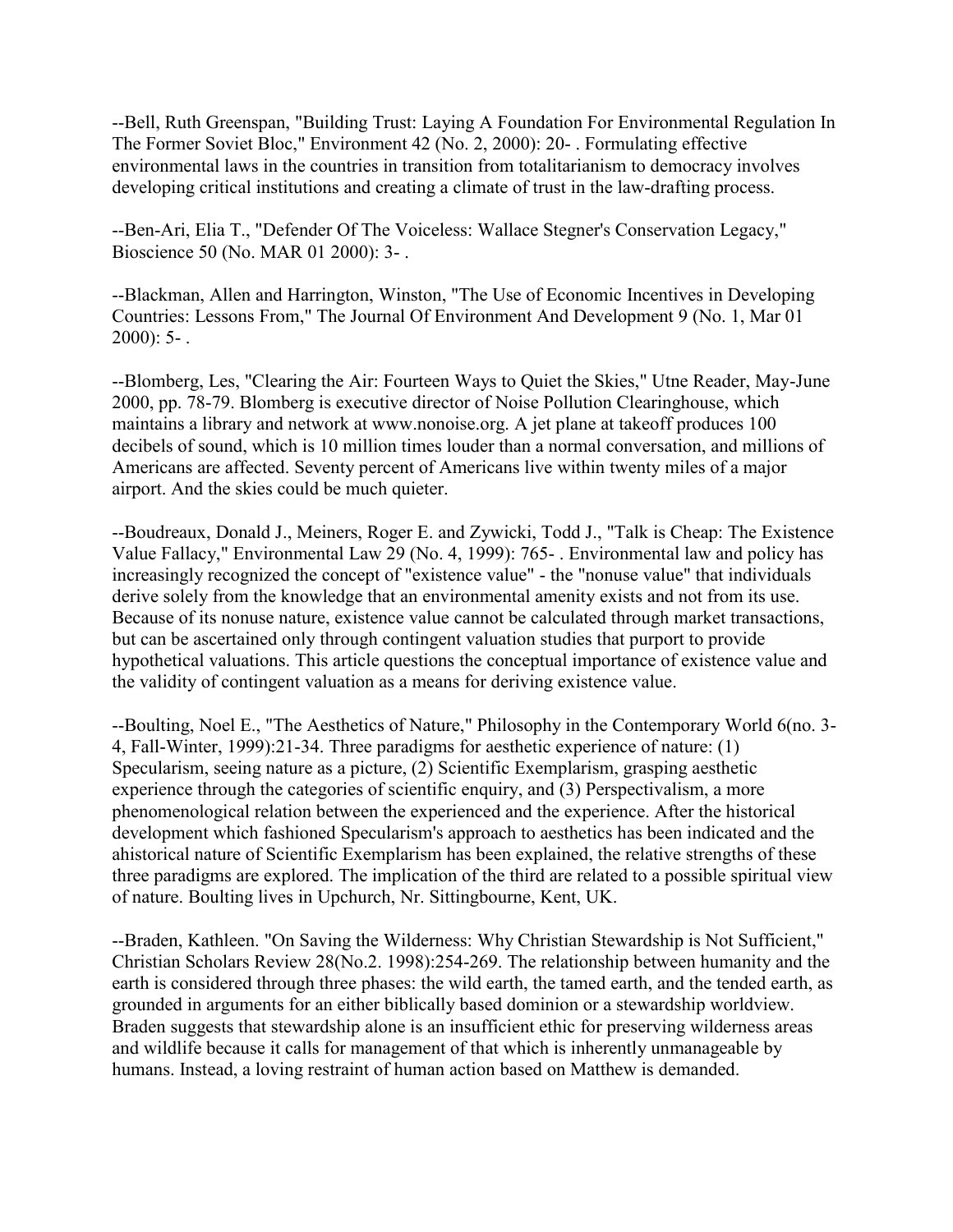--Brandt, J., "The Landscape Of Landscape Ecologists," Landscape Ecology 15 (No. 3, Apr 01 2000): 181- .

--Buchanan, Rob, "A Natural Death," Outside, vol, 25, no. 6, June 2000, pages 106- 114, 152- 155. Guy Waterman and his wife authored four books on ethics and conservation of New England wilderness. On February 25, 2000, the coldest day of the year, Waterman, hiked to the top of his favorite peak, Mt. Lafayette (Vermont), and laid down to die by freezing. His body was recovered days later. Gripped by pessimism, Waterman became convinced that the "illusion of wildness is as crucial as wildness itself."

--Byrne, J. Peter, "Basic Themes For Regulatory Takings Litigation," Environmental Law 29 (No. 4, 1999): 811- . Professor Byrne presents arguments for a narrow reading - consistent with the original understanding - of the Fifth Amendment's Takings Clause. He explains how these arguments, called "litigation themes," can be used in regulatory takings cases to advance this position. He stresses that the use of litigation themes is particularly important in the regulatory takings context because of the ambiguities and contradictions in the case law on the subject.

--Cafaro, Philip, "Nature's Star Witness," Conservation Biology 14(2000):911-912. Review of L. Lear, Rachel Carson: Witness for Nature (New York: Holt, 1997) and R. Carson, Lost Woods: The Discovered Writings of Rachel Carson (Boston: Beacon Press, 1998).

--Caldwell, Wayne, Bowers, Steve and Williams, Owen, "A Community Development Approach to Environmental Management," Environments 27 (No. 2, 1999): 63- .

--Carroll, Matthew S., Daniels, Steven E. and Kusel, Jonathan, "Policy Review: Employment and Displacement Among Northwestern Forest Products Workers.," Society & Natural Resources 13 (No. 2, Mar 01 2000): 151- .

--Carroll, Matthew S., Blatner, Keith A. and Findley, Angela J., "Adaptation Strategies of Displaced Idaho Woods Workers: Results of a Longitudinal Panel Study," Society & Natural Resources 13 (No. 2, Mar 01 2000): 95- .

--Chaitanya, Krishna, "Man, Nature and Cosmos in Vedic India," The Ecologist 30 (No. 1, Jan 01 2000): 21- . The thrust of the Religion of ancient India was to follow R'ta - the natural and moral law - that which maintained the order of the Cosmos.

--Cohen, Jack D., "Preventing Disaster: Home Ignitability in the Wildland-Urban Interface," Journal Of Forestry 98 (No. 3, Mar 01 2000): 15- . Fires area major concern at the wildlandurban interface. New research has implications for hazard assessment, risk mapping, effective mitigation, and reducing residential losses.

--Cope, Andy, Doxford, David, and Probert, Christopher, "Monitoring Visitors To UK Countryside Resources. The Approaches Of Land and Recreation Resource Management Organisations To Visitor Monitoring," Land Use Policy 17 (No. 1, Jan 01 2000): 59- .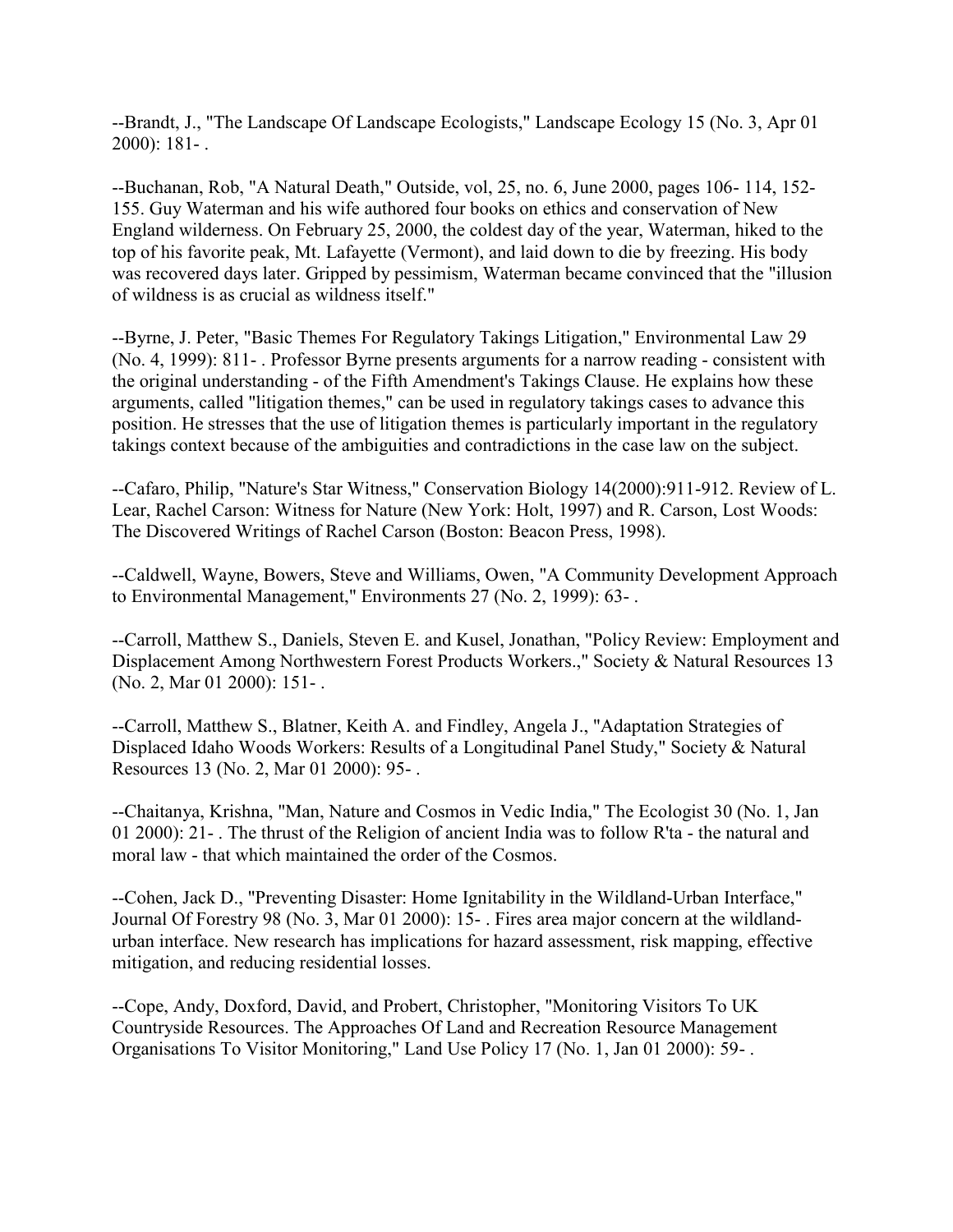--Costanza, Robert, Daly, Herman, and Hawken, Paul, "Managing Our Environmental Portfolio," Bioscience. 50 (No. 2, Feb 01 2000): 149- .

--Coursen, David F., "The Takings Jurisprudence of the Court of Federal Claims and the Federal Circuit," Environmental Law 29 (No. 4, 1999): 821- . Mr. Coursen analyzes the recent takings jurisprudence of the Court of Federal Claims and the Federal Circuit. He finds little doctrinal coherence but distills several practical guidelines to the manner in which this forum approaches takings in the wake of Lucas v. South Carolina Coastal Council.

--Daniels, Steven E., Gobeli, Corrine L. and Findley, Angela J., "Reemployment Programs for Dislocated Timber Workers: Lessons from Oregon," Society & Natural Resources 13 (No. 2, Mar 01 2000): 135-.

--Daniels, Tom, "Integrated Working Landscape Protection: The Case of Lancaster County, Pennsylvania," Society & Natural Resources 13 (No. 3, Apr 01 2000): 261-.

--DAntuono, Karen, "The National Park Service's Proposed Ban: A New Approach to Personal Watercraft Use in the National Parks," Boston College Environmental Affairs Law Review 27 (No. 2, Wint 2000): 243- .

--Dasgupta, Susmita, Hettige, Hemamala and Wheeler, David, "What Improves Environmental Compliance? Evidence from Mexican Industry," Journal Of Environmental Economics And Management 39 (No. 1, Jan 01 2000): 39- .

--Dotto, Lydia, "Proof or Consequences," Alternatives 26 (No. 2, Sprg 2000): 8- . Skeptics say we should wait for proof before taking action on climate change. If they turn out to be right, we'll have saved a lot of bother. But if they're wrong...

--Echeverria, John, "Does a Regulation that Fails to Advance a Legitimate Governmental Interest Result in a Regulatory Takings of Private Property Far Outweigh the "Rule"," Environmental Law 29 (No. 4, 1999): 853-.

--Echlin, Edward, "An African Church sets the Example. (In Environmental Stewardship)," The Ecologist 30 (No. 1, Jan 01 2000): 43- .

--Eden, Sally, "Environmental Issues: Sustainable Progress?," Progress in Human Geography 24 (No. 1, 2000): 111- .

--English, Donald B.K., Marcouiller, David W. and Cordell, H. Ken, "Tourism Dependence in Rural America: Estimates and Effects," Society & Natural Resources 13 (No. 3, Apr 01 2000): 185- .

--Fall, Juliet J., "Transboundary Biosphere Reserves: A New Framework For Cooperation," Environmental Conservation 26 (No. 4, Dec 01 1999): 252- .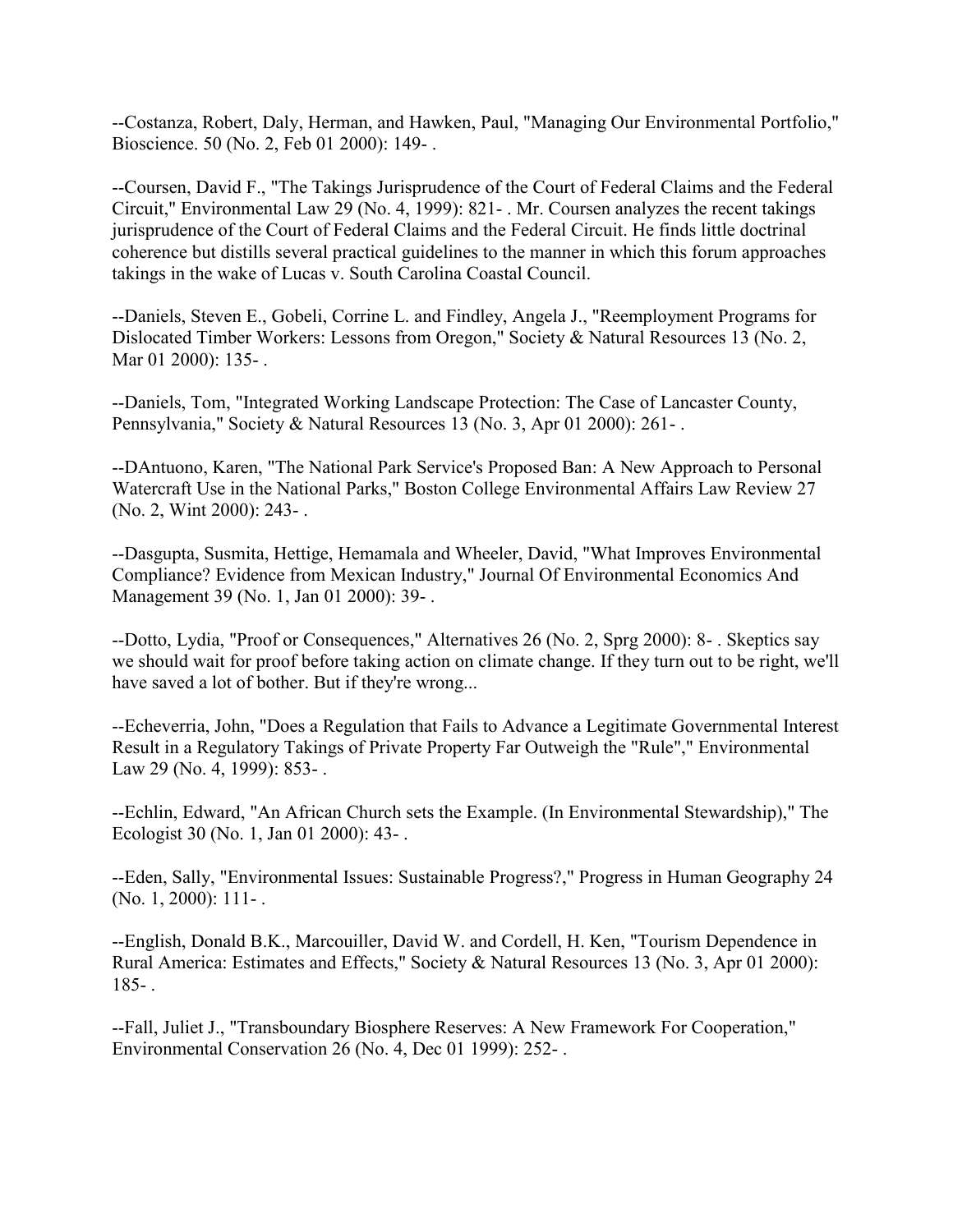--Fearnside, Philip M., "Biodiversity As An Environmental Service In Brazil's Amazonian Forest: Risks, Value And Conservation," Environmental Conservation 26 (No. 4, Dec 01 1999):  $305 -$ 

--Figueroa, Robert Melchior, Debating the Paradigms of Justice: The Bivalence of Environmental Justice. Ph.D. dissertation in philosophy, University of Colorado, Boulder, 2000. Environmental justice addresses social justice related to human activities that affect both human and natural environments, including human health and values, living and working conditions, natural resources upon which humans depend, and cultural values intimately tied with the natural environment. The social problem may be the cause of the environmental problem or vice versa. The thesis analyzes how environmental justice affects the debate between distributive justice and justice in the politics of recognition. Distributive justice theories focus on the fair distribution and redistribution of material goods in a society. Justice in the politics of recognition emerges from principles of self-determination, cultural identity, and political recognition. Cultural institutions and habits determine the conditions for social status which then guide the distribution of material goods. Contemporary justice theory seems gridlocked into this dichotomy. Using the work of Nancy Fraser, this thesis uses a bivalent conception of participatory parity as the bridging criterion. The main advisor was Claudia Mills. Figueroa is currently at Colgate University.

--Filippi, E. and Luiselli, L., "Status Of The Italian Snake Fauna And Assessment Of Conservation Threats," Biological Conservation 93 (No. 2, 2000): 219- .

--Foster, John Bellamy, Marx's Ecology: Materialism and Nature. New York: Monthly Review Press, 2000. Contests conventional accounts of Marx and nature. Marx, it is often assumed, cared only about industrial growth and the development of economic forces. But this neglects Marx's writings on capitalist agriculture and soil ecology, philosophical naturalism, and evolutionary theory. Marx, a powerful critic of capitalist soceity, was also deeply concerned with the changing human relationship to nature. Foster is in sociology at the University of Oregon.

--Garrett, Aaron V., ed., Animal Rights and Souls in the Eighteenth Century. Bristol, England: Thoemmes Press, 2000. Six volumes. Explores early discussions of moral theories concerning animals, placing them in historical and social context. Issues such as vivisection, animal souls and vegetarianism were live philosophical subjects 200 years ago. Six volumes reprinted here include complete works and edited extracts from such key eighteenth-century thinkers as Oswald, Primatt, Smellie, Monboddo and Jenyns. Many of the materials are rare and never previously reprinted. Garrett teaches philosophy at Boston University. Full online introduction: http://www.thoemmes.com/18cphil/animal\_intro.htm.

--Geisinger, Alex, "Sustainable Development and the Domination of Nature: Spreading the Seed of the Western Ideology of Nature," Boston College Environmental Affairs Law Review 27 (No. 1, Fall 1999): 43- .

--Glover, James M., "Soul of the Wilderness Can We Stop Trying to Control Nature? International Journal of Wilderness 6 (no. 1, April 2000):4-8. "The Western dream of controlling nature is deeply ingrained. Even in wilderness areas, it seems, we can't stop trying to control. I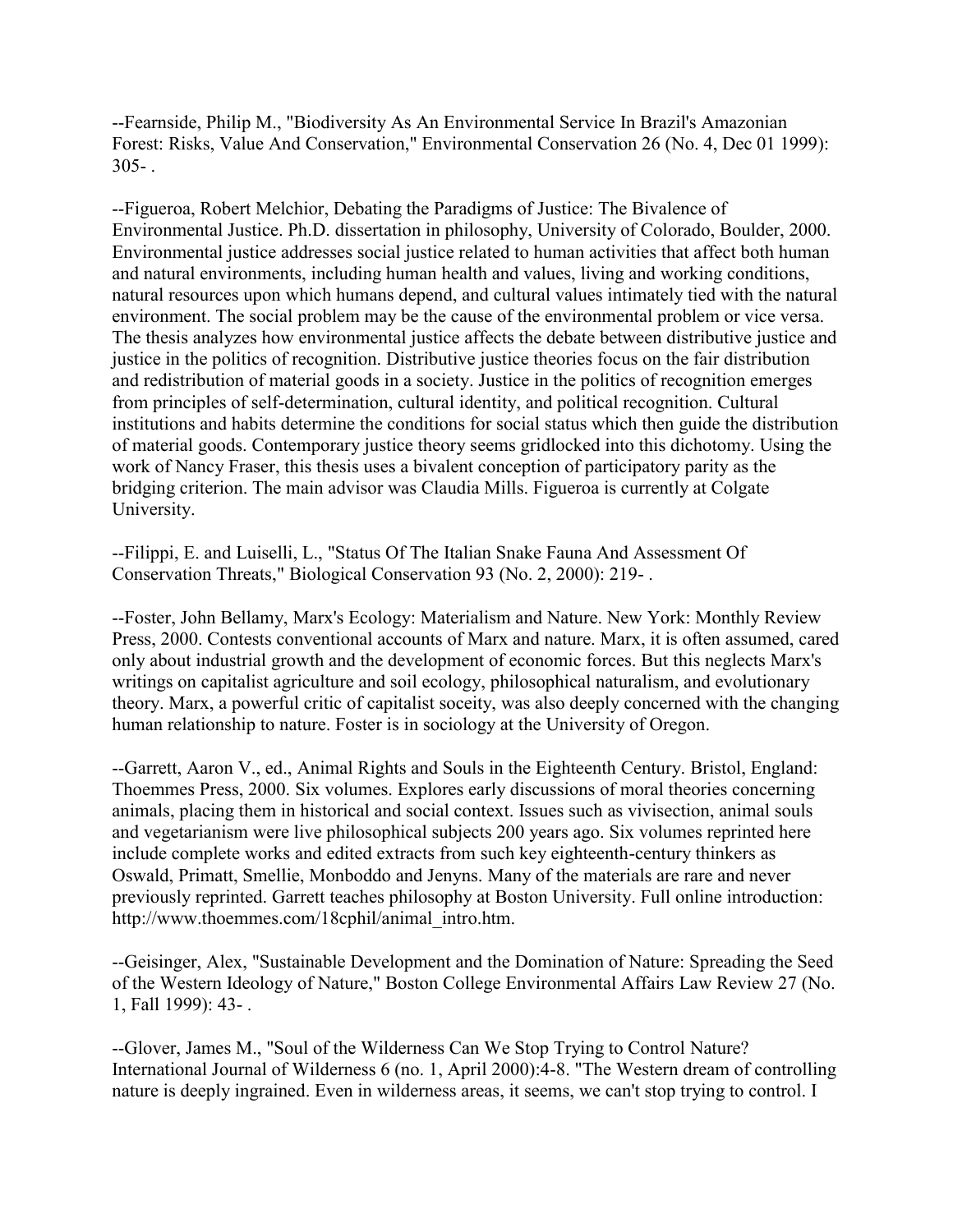believe we need to take a lesson from Lao Tsu and other Eastern sages and recognize that the world cannot be ruled by interfering." Glover is in outdoor recreation at Southern Illinois University, Carbondale.

--Gobster, Paul H., Haight, Robert G., and Shriner, Dave, "Landscape Change in the Midwest: An Integrated Research and Development Program," Journal Of Forestry 98 (No. 3, Mar 01 2000): 9- . Changes in landownership and development can increase the fragmentation of forest resources; a program in the North Central region examines these changes and explores strategies to stem negative consequences.

--Goldsmith, Edward, "Religion at the Millennium.," The Ecologist 30 (No. 1, Jan 01 2000): 4- . Mainstream religion in our atomised societies is but an interpersonal relationship between an individual and his God. We must revive the theological underpinnings of our original Religions in which the individual related to society, the natural world and the cosmos.

--Goldsmith, Edward, "Archaic Societies and Cosmic Order - A Summary," The Ecologist 30 (No. 1, Jan 01 2000): 15- . Archaic Societies had a word for the path that must be taken to maintain the order of the all-encompassing Cosmos on which human welfare depends.

--Gorman, M. E., Mehalik, M. and Werhane, P. Ethical and Environmental Challenges to Engineering. Upper Saddle River, NJ: Prentice Hall, 2000.

--Gorman, M.E., Transforming Nature: Ethics, Invention and Design. Boston: Kluwer Academic Publishers, 1998.

--Greenway, William, "Animals and the Love of God," Christian Century, June 21, 2000, vol. 117, no. 19, pp. 680-681. "The primary hierarchical division in Genesis is not between humans and the rest of creation; it is between God and creation." "To repress our sympathy for animals leads to an all the more destructive disrespect for them and for all creation." Greenway teaches at Austin Presbyterian Theological Seminary, Austin, TX.

--Griffin, Gary J., "Blight Control and Restoration of the American Chestnut," Journal Of Forestry 98 (No. 2, Feb 01 2000): 22- . Enhancing blight resistance, along with site selection and other forest management practices, is critical for restoring the American chestnut.

--Griffith, Bede, "Return to the Centre. (And Environmental Protection)," The Ecologist 30 (No. 1, Jan 01 2000): 9- . There is much to learn from the wisdom inherent in primal religions.

--Haberl, Helmut, "Energetischer Stoffwechsel und nachhaltige Entwicklung" (in German: Societal energetic metabolism and sustainable development), Natur und Kultur 1 (No. 1, 2000): 32-47. Since the neolithic revolution the total energy input of mankind has risen by several orders of magnitude. Given current trends, societal energetic metabolism could reach over 50% of terrestrial NPP as early as 2050. This precludes the possibility to return to a biomass-based energy system in order to solve fossil-energy related sustainability problems. A combination of energy conservation and new renewable sources is a prerequisite for sustainable development.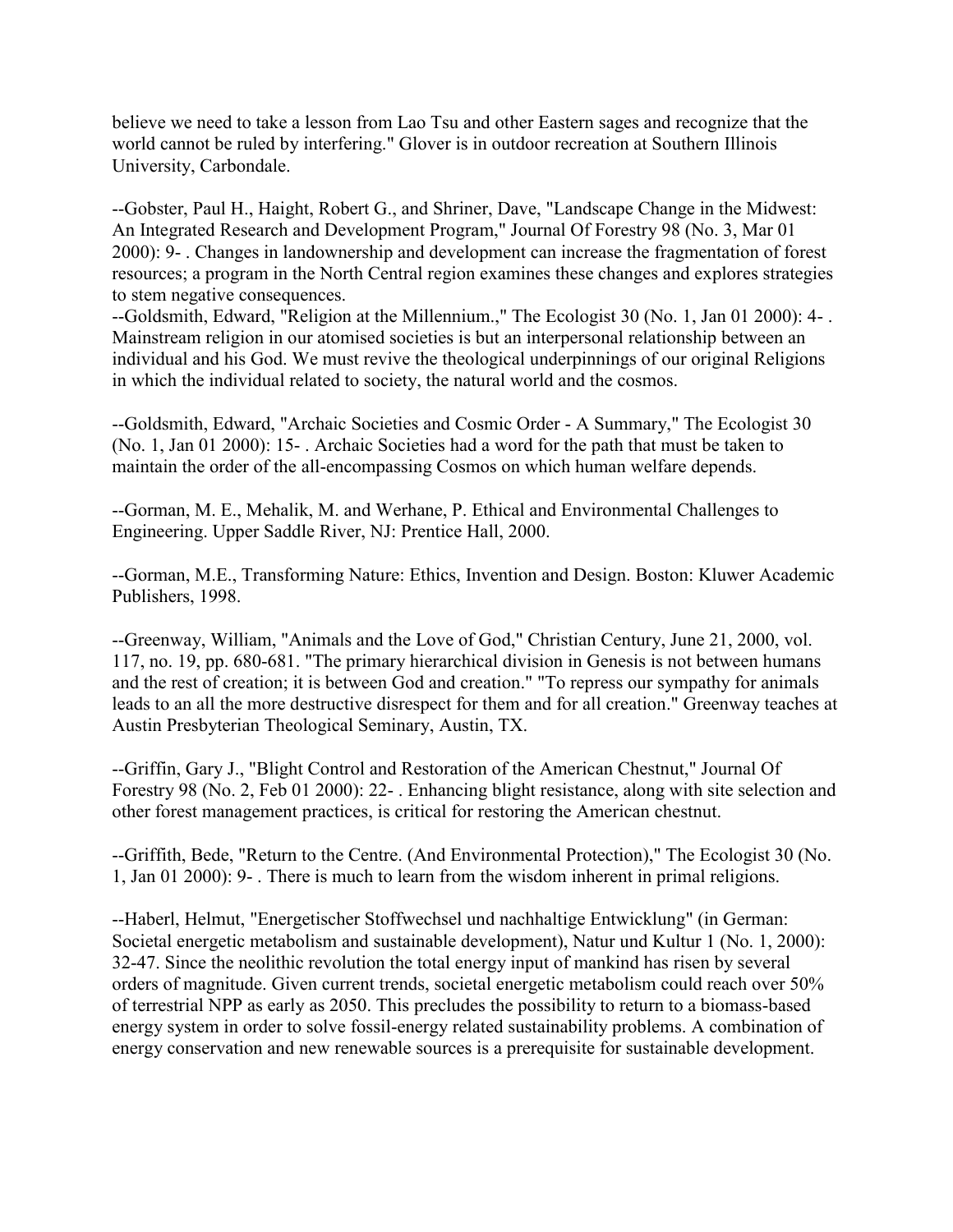--Hangeveld, Henry G., "The Science," Alternatives 26 (No. 2, Sprg 2000): 15- . Global temperatures is on the rise and the dangers are real and significant.

--Harcourt, A.H., "Coincidence And Mismatch Of Biodiversity Hotspots: A Global Survey for the Order, Primates," Biological Conservation 93 (No. 2, 2000): 163- . --Heinen, Joel T., and Mehta, Jai N., "Emerging Issues in Legal and Procedural Aspects of Buffer Zone Management With Case Studies From Nepal," The Journal Of Environment And Development 9 (No. 1, Mar 01 2000): 45- .

--Held, Martin, "Geschichte der Nachhaltigkeit" (in German: History of sustainable development), Natur und Kultur 1 (No. 1, 2000): 17-31. Understanding of the history of sustainable development is a prerequisite to develop this concept adequately and acting accordingly. This general thesis is demonstrated with various examples from different times and regions in the history of humankind. Some preliminary theses are derived to generalize findings of these examples and perspectives are demonstrated which may be learned from an explicit study of the history of sustainable development.

--Hrdy, Sara Blaffer, Mother Nature: Mothers, Infants, and Natural Selection. New York: Pantheon Books. Also Ballantine Books. Another subtitle is: Maternal Instincts and How They Shape the Human Species. What human mothering has in common with (other) primate mothering (and other animals). Women are biologically programmed for mothering. Critics, feminist among them, worry that the parallels, however important, fail to recognize the relevant moral differences, and that this may be another case of expecting too much from primates as models for human behavior. Hrdy is in anthropology at the University of Calfornia, Davis.

--Jones, Susan, "Becoming a Pest: Prairie Dog Ecology and the Human Economy in the Euroamerican West," Environmental History 4 (No. 4, Oct 01 1999): 531- .

--Kaelin, Albin and M. M. Mehalik, "The Development of Climatex Lifecycle, a Compostable, Environmentally SoundUpholstery Fabric." In Sustainable Solutions: Sustainable and Ecoproduct and Service Development, ed. Martin Charter. London: Greenleaf Publishing, 2000.

--Kasemir, Bernd, Schibli, Daniela, and Jaeger, Carlo C., "Involving The Public In Climate And Energy Decisions," Environment 42 (No. 3, Apr 01 2000): 32- . Public participation in decisions affecting environmental problems helps citizens own solutions and provides useful information, as recent European focus groups on climate change attest.

--Kates, Robert W., "Population And Consumption: What We Know, What We Need To Know," Environment 42 (No. 3, Apr 01 2000): 10- . Population is well understood and predictable. Consumption, however, is less studied and growing. Still, getting from more to enough is the key to a sustainable future.

--Katz, Eric, Light, Andrew, and Rothenberg, David, eds., Beneath the Surface: Critical Essays in the Philosophy of Deep Ecology. Cambridge, MA: The MIT Press, 2000. Fourteen contributors. Focuses on deep ecology as a philosophy, not as a political, social, or environmental movement. Relations of deep ecology to social ecology, ecofeminism, and moral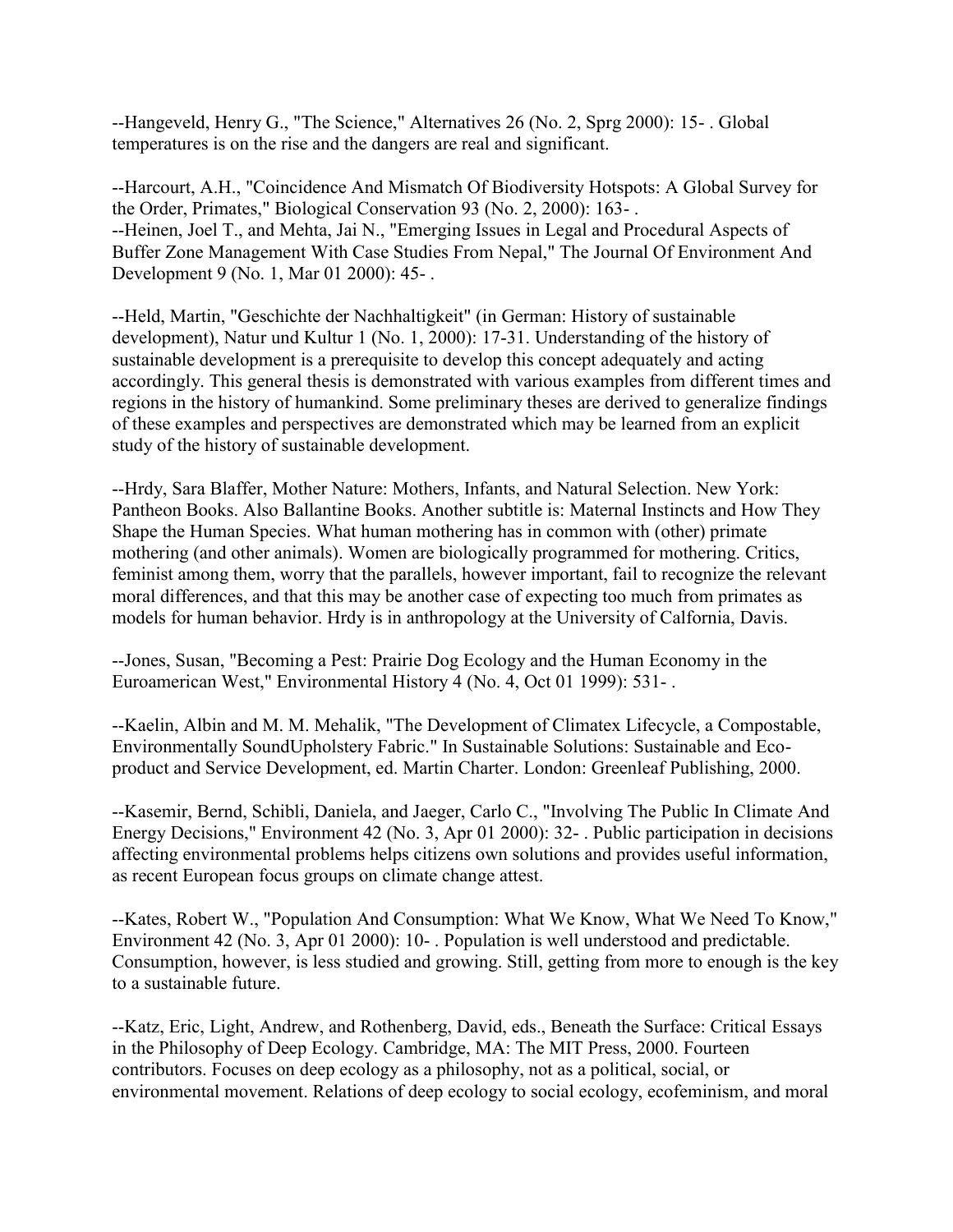pluralism, continental philosophy, postmodernism, and non-Western philosophical traditions. The first anthology on deep ecology that is not primarily the work of the movements followers. Katz and Rothenberg are in philosophy at the New Jersey Institute of Technology. Light is in environmental philosophy at New York University. Contents:

--Clark, John, "How Wide is Deep Ecology?

--Katz, Eric, "Against the Inevitability of Anthropocentrism"

--Grey, William, "A Critique of Deep Green Theory"

--Plumwood, Val, "Deep Ecology, Deep Pockets, and Deep Problems: A Feminist Ecosocialist Analysis"

--Humphrey, Mathew, "Ontological Determinism and Deep Ecology: Evading the Moral Questions?"

--Salleh, Ariel, "In Defense of Deep Ecology: An Ecofeminist Response to a Liberal Critique" --Light, Andrew, "Callicott and Naess on Pluralism"

--Rothenberg, David, ""No World but in Things: The Poetry of Naess's Concrete Contents"

--Zimmerman, Michael, "Possible Political Problems of Earth-Based Religiosity"

--Gare, Arran, "The Postmodernism of Deep Ecology, the Deep Ecology of Postmodernism, and Grand Narratives"

--Maskit, Jonathan, "Deep Ecology and Desire: On Naess and the Problem of Consumption" --Jacobsen, Knut A., "Bhagavadgita, Ecosophy T, and Deep Ecology"

--Curtin, Deane, "A State of Mind Like Water: Ecosophy T and the Buddhist Traditions"

--Taylor, Bron, "Deep Ecology and Its Social Philosophy: A Critique."

--List Peter, ed., "Environmental Advocacy by Environmental Scientists," a theme issue of Reflections, Newsletter of the Program for Ethics, Science, and Technology. Department of Philosophy, Oregon State University. Special Issue 4, April 2000. Fourteen short papers. Samples:

--Rolston, Holmes, III, "Environmental Science and Environmental Advocacy."

--Shrader-Frechette, Kristin, "Justice and Environmental Advocacy."

--Westra, Laura, "Advocacy as a Moral Obligation."

--Hollander, Rechelle E., "Toward a Model of Professional Responsibility." Quite usable with students, if you wish a unit on this issue in an environmental ethics or policy class.

--Kerr, Andy, "Big Wild: A Legislative Vehicle for Conserving and Restoring Wildlands in the United States," Wild Earth 9 (No. 4, Wint 1999): 77- .

--Kaye, Roger, "The Arctic National Wildlife Refuge: An Exploration of the Meanings Embodied in America's Last Great Wilderness," Wild Earth 9 (No. 4, Wint 1999): 92-.

--Kelch, Thomas G., "The Role of the Rational and the Emotive in a Theory of Animal Rights," Boston College Environmental Affairs Law Review 27 (No. 1, Fall 1999): 1- .

--Kersten, Michael T., "Exactions, Severability, and Takings: When Courts Should Sever Unconstitutional Conditions From Development Permits," Boston College Environmental Affairs Law Review 27 (No. 2, Wint 2000): 279- .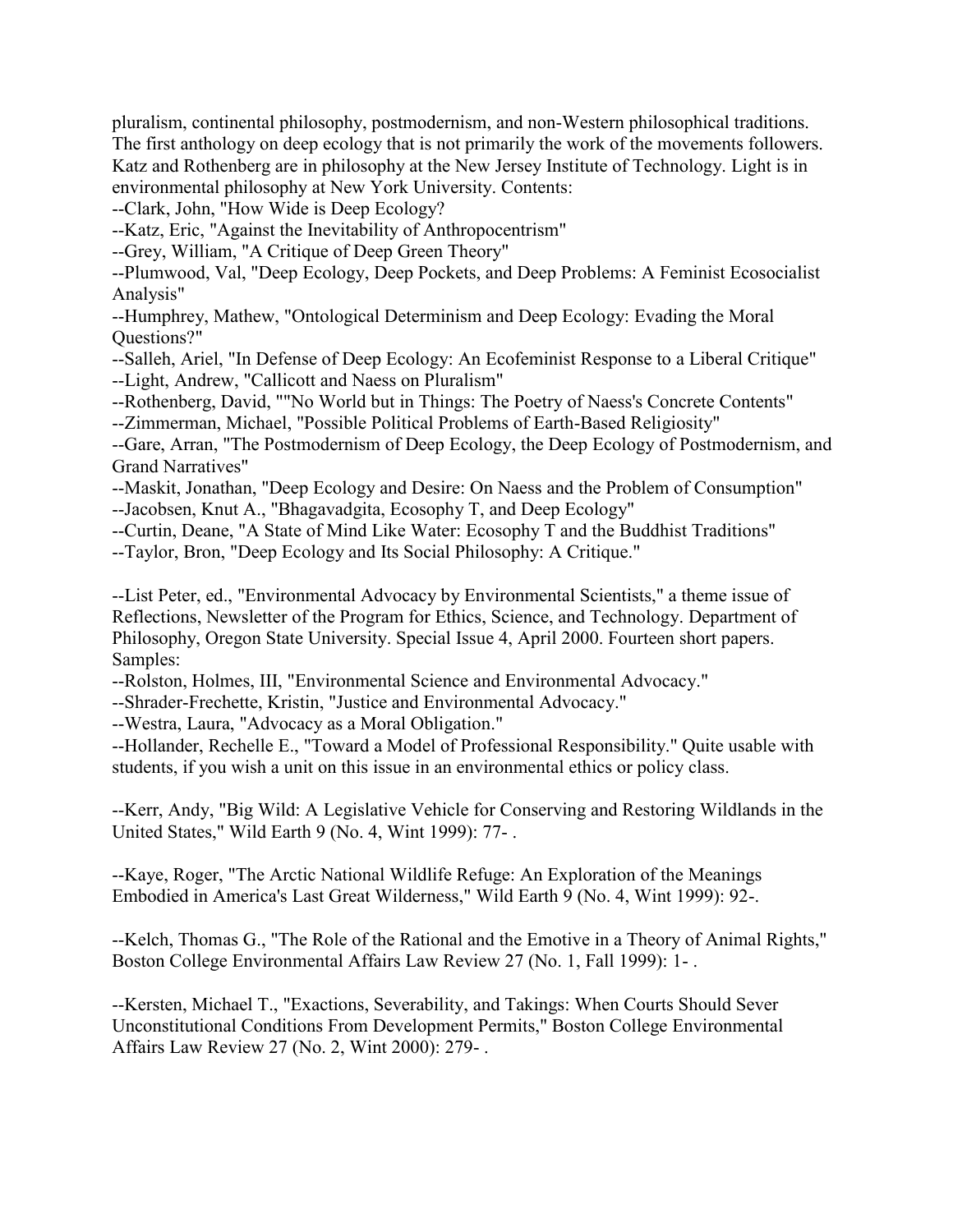--Krafston-Hogue, Michael. "Toward a Christian Ecological Ethic: The Lesson of Old Testament Israel's Dialogic Relations with Land, History, and God," Christian Scholars Review 28(No.2. 1998):270-282. By drawing from Walter Brueggemann's land theology and Mikhail Bakhtin's theory of dialogism, the purpose of this essay is to enrich the project of developing a comprehensive Christian ecological ethic.

--Kusel, Jonathan, Kocher, Susan, and Schuster, Ervin, "Effects of Displacement and Outsourcing on Woods Workers and their Families.," Society & Natural Resources 13 (No. 2, Mar 01 2000): 115-.

--Kwiatkowska, Teresa, and Wilchis, Ricardo López, eds. Ingeniería Genética y Ambiental (Genetic and Environmental Engineering: Philosophical and Social Problems of Biotechnology) Plaza y Valdez, Mexico 2000. This is a collection that takes up some of the challanges of recent biotechnology development regarding human being and the environment. Kwiatkowska teaches philosophy at the Universidad Autonoma Metropolitana-Iztapalapa, Mexico. Articles include: Francisco Pinon, "Las incognitas del hombre y los suenos y recreaciones del espiritu cientifico." Daryl Koehn, "Etica de los bionegocios, de la tecnologia y de la ingenieria genetica." Camilo Jose Cela Conde, "Patente de genes: ?de que hablamos cuando hablamos de patentar algo?"

Francisco Pedroche, "Biodiversidad: !Divino tesoro!"

Teresa Kwiatkowska y Ricardo Wilchis, "Crear or recrear: algunas reflexiones en torno a la restauracion ecologica."

Ricardo Rossi y Francisca Massardo, "Implicaciones ecologicas y sociales de la bioingenieria: un analisis desde el sur de Latinoamerica."

--Laarman, Jan, "2050: A Scenario for People and Forests," Journal Of Forestry 98 (No. 2, 2000, Feb 01): 4- . Two retired foresters in the year 2050 recall how events and trends during the preceding 50 years transformed forestry and its practitioners.

--LaDuke, Winona, "The Seventh Generation: Rethinking the Constitution," Wild Earth 9 (No. 4, Wint 1999): 21-

--Leggett, Christopher G., and Bockstael, Nancy E., "Evidence of the Effects of Water Quality on Residential Land Prices," Journal Of Environmental Economics And Management 39 (No. 2, Mar 01 2000): 121-.

--Lighthall, David R., and Kopecky, Steven, "Confronting the Problem of Backyard Burning: The Case for a National Ban," Society & Natural Resources 13 (No. 2, Mar 01 2000): 157- .

--Linge, George, "Ensuring the Full Freedom of Religion on Public Lands: Devils Tower and the Protection of Indian Sacred Sites," Boston College Environmental Affairs Law Review 27 (No. 2, Wint 2000): 307- .

--Linville, Mark D. "A Little Lower Than the Angels: Christian Humanism and Environmental Ethics," Christian Scholars Review 28(No.2. 1998):283-297. In contrast to Lynn White, Jr., who argues that Christianity is the most anthropocentric of the world's religions and that the West's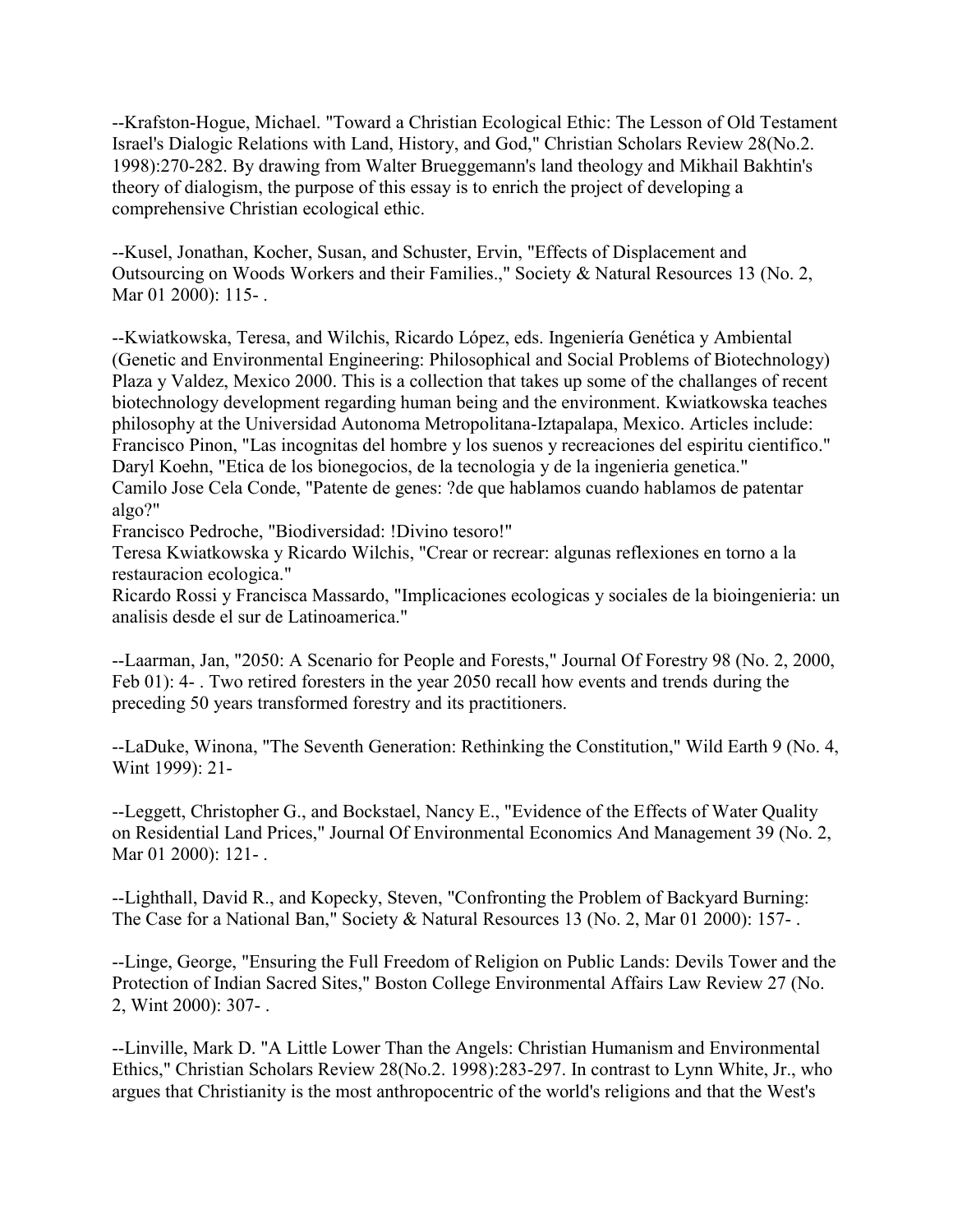acceptance of this humanistic approach is responsible for our ecologic crisis, Linville offers an account of human flourishing that includes environmental values and argues that a properly circumspect account of humanism provides an adequate grounding for an environmental ethic.

--Mackey, Brendan G., "Environmental Scientists, Advocacy, And The Future Of Earth," Environmental Conservation 26 (No. 4, Dec 01 1999): 245- .

--MacMilan, Douglas C., "An Economic Case For Land Reform," Land Use Policy 17 (No. 1, Jan 01 2000): 49- .

--McNeely, Jeffrey A., "The Convention On Biological Diversity: A Solid Foundation For Effective Action," Environmental Conservation 26 (No. 4, Dec 01 1999): 250- .

--Meadows, Donella, "Chicken Little, Cassandra, and the Real Wolf: So Many Ways to Think about the Future," Wild Earth 9 (No. 4, Wint 1999): 24- .

--Mehalik, M. M., "Technical and Design Tools: The Integration of ISO 14001, Life Cycle Development, Environmental Design and Cost Accounting." In ISO 14001 Case Studies and Practical Experience, ed. Ruth Hillary. London: Greenleaf Publishing, 2000.

--Mehalik, Matthew Marc, "Sustainable Network Design: A Commercial Fabric Case Study." Interfaces: Special Edition on Ecologically Sustainable Business Practices, 2000. Mehalik is in Systems Engineering, School of Engineering and Applied Science, University of Virginia.

--Moss, M.R., "Interdisciplinarity, Landscape Ecology And The `Transformation Of Agricultural Landscapes'," Landscape Ecology 15 (No. 3, Apr 01 2000): 303- .

--Murray, Robert, "The Cosmic Covenant," The Ecologist 30 (No. 1, Jan 01 2000): 25-. Robert Murray reveals the ecological or cosmic origins of the Judeo-Christian tradition.

--Nabhan, Gary Paul, "The Killing Fields: Monarchs and Transgenic Corn," Wild Earth 9 (No. 4, Wint 1999): 49-.

--Nasr, Seyyed Hossein, "The Spiritual and Religious Background of the Environmental Crisis," The Ecologist 30 (No. 1, Jan 01 2000): 18- . The present environmental crisis is above all a conceptual and spiritual crisis. By adopting a worldview that separates humanity from Nature we have come to see what was previously a sacred Earth as a resource to be exploited for economic ends.

--Norris, Scott, "A Year for Biodiversity," Bioscience 50 (No. 2, Feb 01 2000): 103- .

--OMalley, Robin, and Wing, Kate, "Forging A New Tool For Ecosystem Reporting," Environment 42 (No. 3, Apr 01 2000): 20- . Investigating the state of U.S. ecosystems involves a continuing commitment to developing national indicators and presenting coherent data. Only then can a reasoned debate about natural resources ensue.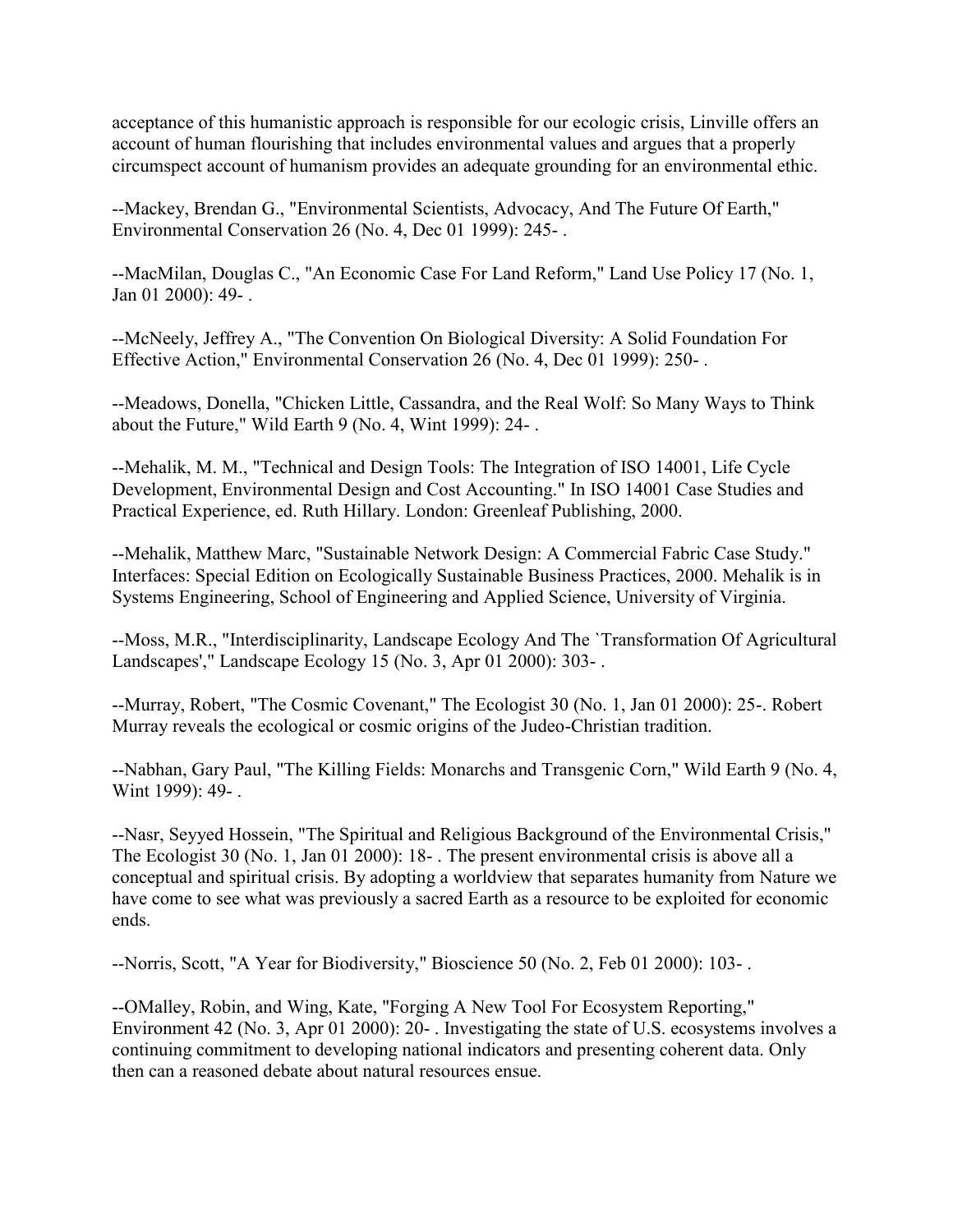--Onate, J.J., Andersen, E., and Primdahl, J., "Agri-Environmental Schemes And The European Agricultural Landscapes: The Role Of Indicators As Valuing Tools For Evaluation," Landscape Ecology 15 (No. 3, Apr 01 2000): 271- .

--ONeill, J., and Walsh, M., "Landscape Conflicts: Preferences, Identities And Rights," Landscape Ecology 15 (No. 3, Apr 01 2000): 281- .

--Paul, Ellen, "Science Could Play Starring Role in New Forest Management Plans," Bioscience 50 (No. 2, Feb 01 2000): 108- .

--Poiani, Karen A., Richter, Brian D., and Richter, Holly E., "Biodiversity Conservation at Multiple Scales: Functional Sites, Landscapes, and Networks," Bioscience 50 (No. 2, Feb 01 2000): 133- .

--Polunin, N., "Humility And The Environment," Environmental Conservation 26 (No. 4, Dec 01 1999): 243- .

--Popper, Deborah and Popper, Frank, "The Buffalo Commons: Using Regional Metaphor to Envision the Future," Wild Earth 9 (No. 4, Wint 1999): 30- .

--Price, Jane, "Barriers to the Development of Sustainable Waste Management in New York City," Environments 27 (No. 2, 1999): 15- .

--Prieditis, Normunds, "Status Of Wetland Forests And Their Structural Richness In Latvia," Environmental Conservation 26 (No. 4, Dec 01 1999): 332- .

--Ricciardi, Anthony, Steiner, William , W.M, and Simberloff, Daniel, "Computers in Biology: Toward a Global Information System of Invasive Species," Bioscience 50 (No. 3, Mar 01 2000): 239- .

--Robinson, John and Herbert, Deborah, "Back From the Future," Alternatives 26 (No. 2, Sprg 2000): 32- . Future scenarios can help us foresee where climate change is leading and how we can choose a more sustainable path.

--Robinson, Michael, "Jaguar and Wolf Recovery in the American Southwest: Politics and Problems," Wild Earth 9 (No. 4, Wint 1999): 62- .

--Rossi, Vincent, "Sacred Cosmology in the Christian Tradition," The Ecologist 30 (No. 1, Jan 01 2000): 35- . Vincent Rossi shows how the fathers of the Christian Church still saw their Religion as a relationship between man and the cosmos.

--Roth, Stephanie, "The Cosmic Vision of Hildegard of Bingen," The Ecologist 30 (No. 1, Jan 01 2000): 40- . The medieval German mystic Hildegard of Bingen saw nature as central to God's creation - and humanity's duty to protect it.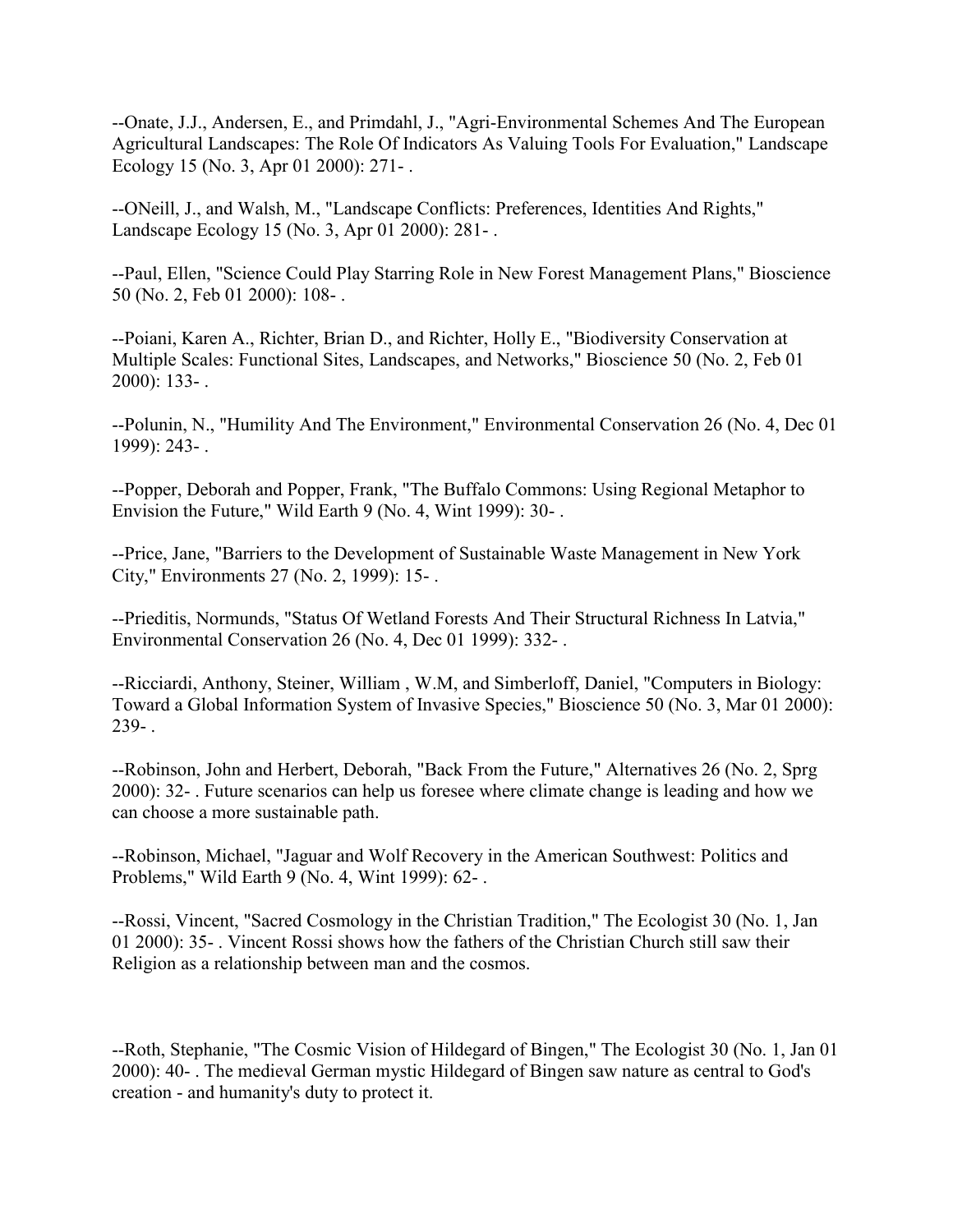--Sack, R.D., "Human territoriality: its theory and history. Commentary 1: John Agnew, Commentary 2: Anssi Paasi, Author's response: R.D. Sack.," Progress In Human Geography 24 (No. 1, 2000): 91- .

--Schindler, Joerg, Zittel, Werner: "Der Pardigmawechsel vom Oel zur Sonne" (in German: Paradigm change from fossil-fuels to solar), Natur und Kultur 1 (No. 1, 2000): 48-69. In this contribution we point out and illustrate with many examples that oil production in non-OPEC countries will soon peak and steadily decrease thereafter. This will give the OPEC countries a great chance to increase prices. But even their oil production will maybe peak within the next ten years. Together with the increasing challange of climate change and the improvement of renewable energy technologies this will imply a big change of the energy supply structure with influence on the whole economy.

--Schoijet, Mauricio, "Limits to Growth and the Rise of Catastrophism," Environmental History 4 (No. 4, Oct 01 1999): 515- .

--Sellers, Christopher, "Thoreau's Body: Towards and Embodied Environmental History," Environmental History 4 (No. 4, Oct 01 1999): 486- .

--Sitter-Liver, Beat: "Tiefen-Oekologie: Kontrapunkt im aktuellen Kulturgeschehen" (in German: Deep Ecology. A Counterpoint in Today's Mainstream Culture), Natur und Kultur 1 (No. 1, 2000): 70-88. Deep ecology aims at a change of our self- consciousness, beyond technical environmentalism. We gain our self from interrelations with other beings. Therefore, the ruling exploitation of nature should give way to a moderate and fair dwelling in the world. The practical priciple of dignity of all creatures asks for a cultural change that places market and profit ideas on a subordinate level. Knowing that we cannot exist without harming and consuming other beings, we still accept the challenge of promoting life, wherever possible. Culture stands for the constructive coping with this existential tension.

--Smith, David M., "American Chestnut: Ill-fated Monarch of the Eastern Hardwood Forest," Journal Of Forestry 98 (No. 2, Feb 01 2000): 12- . Among the most prolific and important of eastern hardwood species at the dawn of the 20th century, the blighted American chestnut now persists mostly as understory saplings and poles.

--Smith, David M., "Moral progress in human geography: transcending the place of good fortune," Progress In Human Geography 24 (No. 1, 2000): 1- .

--Smith, Eric R.A.N. and Marquez, Marisela, "The Other Side of the NIMBY Syndrome," Society & Natural Resources 13 (No. 3, Apr 01 2000): 273- .

--Smith, Rob Roy, "Standing on Their Own Four Legs: The Future of Animal Welfare Litigation After Animal Legal Defense Fund, Inc. v. Glickman," Environmental Law 29 (No. 4, 1999): 989- . Government action regulating the lives of animals and determining the experience of people who view them was unchallengeable for decades. With sweeping legal and political ramifications, Animal Legal Defense Fund v. Glickman revolutionized standing doctrine to allow animal welfare plaintiffs their first access to the courts. Mr. Smith argues that this case is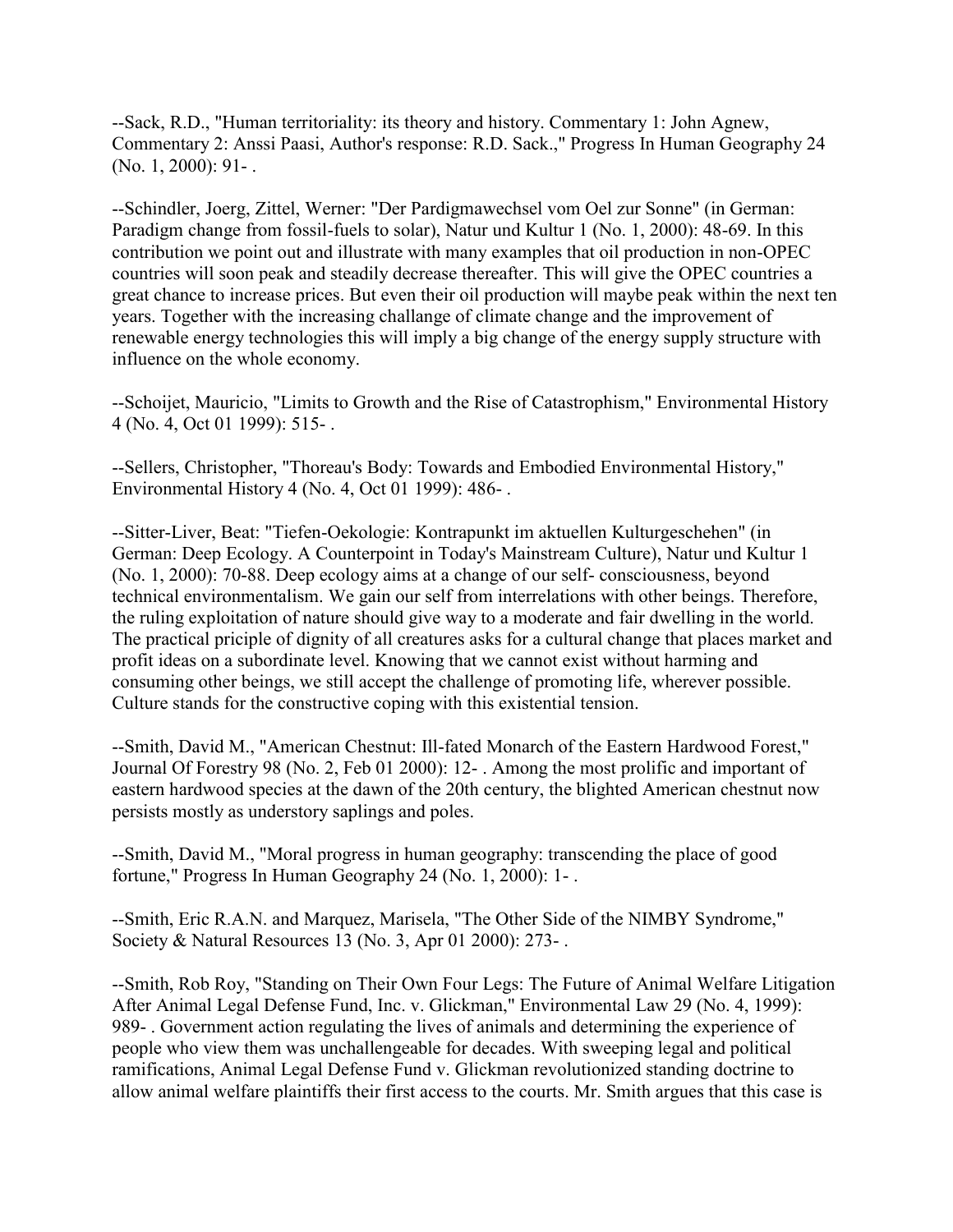no aberration; rather, it represents the culmination of years of struggle to achieve standing on behalf of animals and fashions a precedent to allow just that.

--Sonneborn, Carrie, "Generating Jobs," Alternatives 26 (No. 2, Sprg 2000): 30- .Sustainable energy initiatives deliver more jobs and lower greenhouse gas emissions.

--Soule, Michael, "An Unflinching Vision: Networks of People for Networks of Wildlands," Wild Earth 9 (No. 4, Wint 1999): 38- .

--Steg, Linda and Sievers, Inge, "Cultural Theory and Individual Perceptions of Environmental Risks," Environment And Behavior 32 (No. 2, 2000, Mar 01): 250- .

--Sugameli, Glenn P., "Lucas v. South Carolina Coastal Council: The Categorical and Other "Exceptions" to Liability for Fifth Amendment Takings of Private Property Far Outweigh the "Rule," Environmental Law 29 (No. 4, 1999): 939- . The Takings Clause of the Fifth Amendment to the United States Constitution provides that private property cannot be taken for public use without just compensation. Mr. Sugameli discusses the takings rule outlined by the Supreme Court's 1992 decision in Lucas v. South Carolina Coastal Council and cases that have interpreted and applied the Lucas rule and concludes that the exceptions described in Lucas outweigh the liability rule.

--Sutter, Paul, "A Retreat from Profit": Colonization, the Appalachian Trail, and the Social Roots of Benton MacKaye's Wilderness Advocacy," Environmental History 4 (No. 4, Oct 01 1999):  $553-$ .

--Teisl, Mario F. and Roe, Brian, "Environmental Certification: Informing Consumers about Forest Products," Journal Of Forestry 98 (No. 2, Feb 01 2000): 36- . Consumer research highlights the communications issues surrounding the environmental certification and labeling of forest products.

--Thrower, Alex W. and Martinez, J. Michael, "Reconciling Anthropocentrism and Biocentrism Through Adaptive Management: The Case of the Waste Isolation Pilot Plant and Public Risk Perception," Journal Of Environment And Development 9 (No. 1, Mar 01 2000): 68- .

--Time, Earth Day 2000. Special issue, April-May 2000, vol. 155, no. 17. How to save the Earth, and the heroes for the planet who are making it happen.

--Tyrvainen, Liisa and Miettinen, Antti, "Property Prices and Urban Forest Amenities," Journal of Environmental Economics And Management 39 (No. 2, Mar 01 2000): 205-. Van Langevelde, F., Schotman, A., and Sparenburg, G., "Competing land use in the reserve site selection problem," Landscape Ecology 15 (No. 3, Apr 01 2000): 243- .

--Van Wensveen, Louke, Dirty Virtues: The Emergence of Ecological Virtue Ethics. Prometheus Books, 2000. Careful attempt to marry environmental ethics and virtue ethics. Van Wensveen argues that there already exists a flourishing "virtue language" among environmental writers and activists. Her book attempts to describe this discourse and clarify its logic of justification.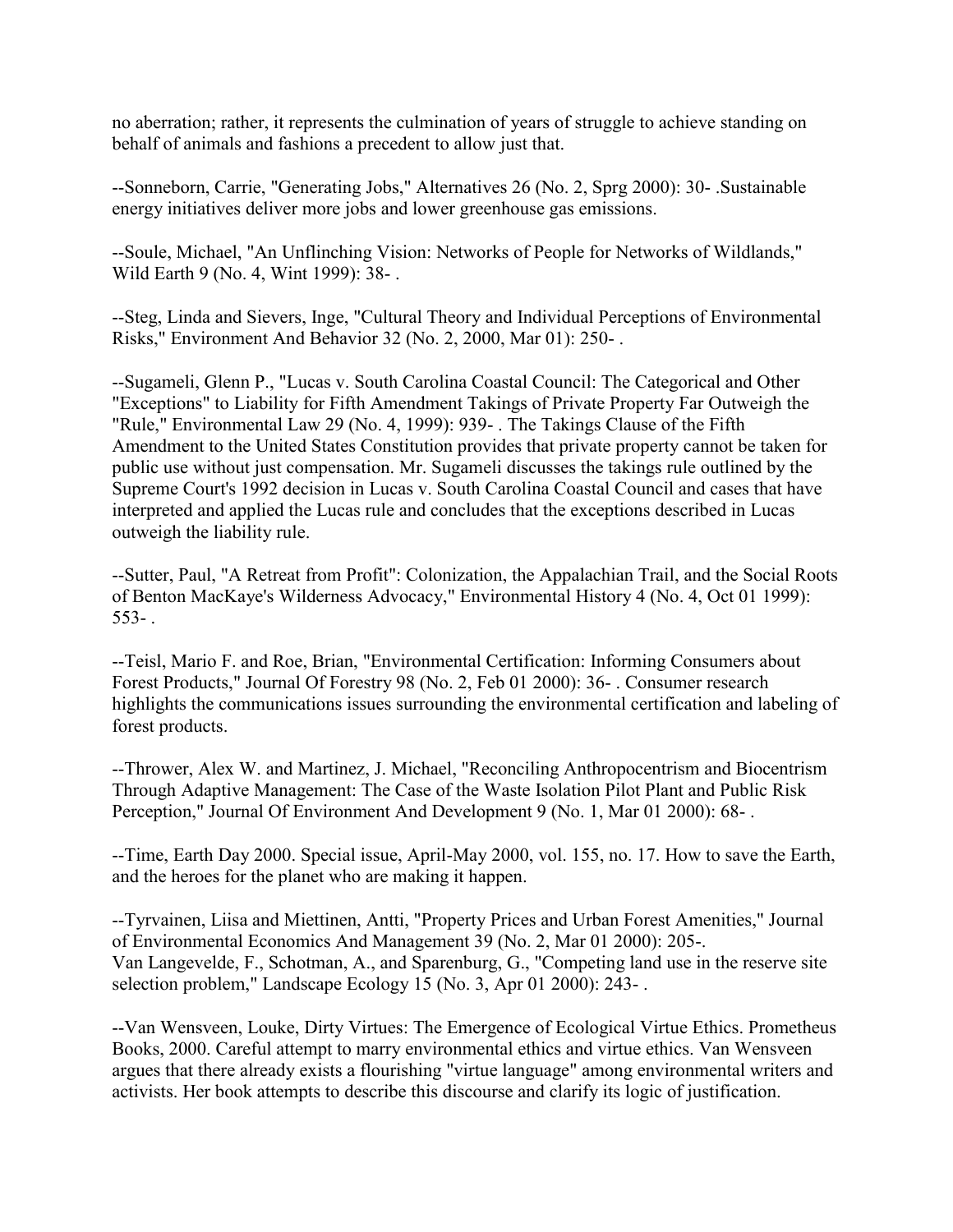Particularly interesting is the way such an ecological virtue ethics ("EVE") both builds on and challenges traditional notions of virtue. Separate chapters focus on Murray Bookchin and Thomas Berry, representing two very different attempts to develop an EVE. Aristotelian, Thomistic and feminist perspectives on virtue are thoroughly canvassed. Van Wensveen insists that any viable ecological virtue ethics must be non-anthropocentric: human flourishing and nonhuman flourishing must both be taken into account in our actions. Indeed, these cannot be separated, since flourishing ecosystems provide the physical,intellectual and spiritual resources for true human flourishing.

--Verbeek, Bernhard: "Kultur: Die Fortsetzung der Evolution mit anderen Mitteln (in German: Culture: The Continuation of Evolution with different means), Natur und Kultur 1 (No. 1, 2000):3-16. Genetic programmes generate human brains; these induce psyches which interact and produce a new type of evolutionary phenomenon: culture. It is true that the existence of culture depends on genetic programmes, which are hostile to alteration, but changes in culture neither depend strictly on new generations nor on changes in genes. A result of this is the breathtaking alteration of planet earth. The tree of those parts of culture which are the same all over the world still blossoms, but it will saw itself off its roots, if the accelerated culture continues processing in blind haste as the organismic evolution.

--Werhane, P. and L. Westra, eds. (1998). The Business of Consumption: Environmental Ethics and the Global Economy. Boston: Rowman & Littlefield, 1998.

--Wilson, Darryl, "Grandfather's Story," The Ecologist 30 (No. 1, Jan 01 2000): 12- . Darryl Wilson, a member of the indigenous Ajuma and Astuge peoples of California reveals the deep ecological message of the stories in terms of which the worldview of tribal people is formulated.

--Wilson, Jonathan R. "Evangelicals and the Environment: A Theological Concern," Christian Scholars Review 28(No.2. 1998):298-307. Evangelicals differ in their evaluations of and responses to suggestions that we are in the midst of a world-wide ecological crisis. Wilson uses a dialectic of creation and redemption to provide a theological basis for discussing our differences and correcting our concepts and practices.

--Wuerthner, George, "Selfish Genes, Local Control, and Conservation," Wild Earth 9 (No. 4, Wint 1999): 87-.

--Youngs, Robert L., ""A Right Smart Little Jolt": Loss of the Chestnut and a Way of Life," Journal of Forestry 98 (No. 2, 2000, Feb 01): 17- . The decimation of the American chestnut, versatile and diverse in its products and uses, had a profound and lasting impact on Appalachian people and communities.

--Zivin, Joshua, Hueth, Brent M., and Zilberman, David, "Managing a Multiple-Use Resource: The Case of Feral Pig Management in California Rangeland," Journal Of Environmental Economics and Management 39 (No. 2, Mar 01 2000): 189- .

#### **Issues**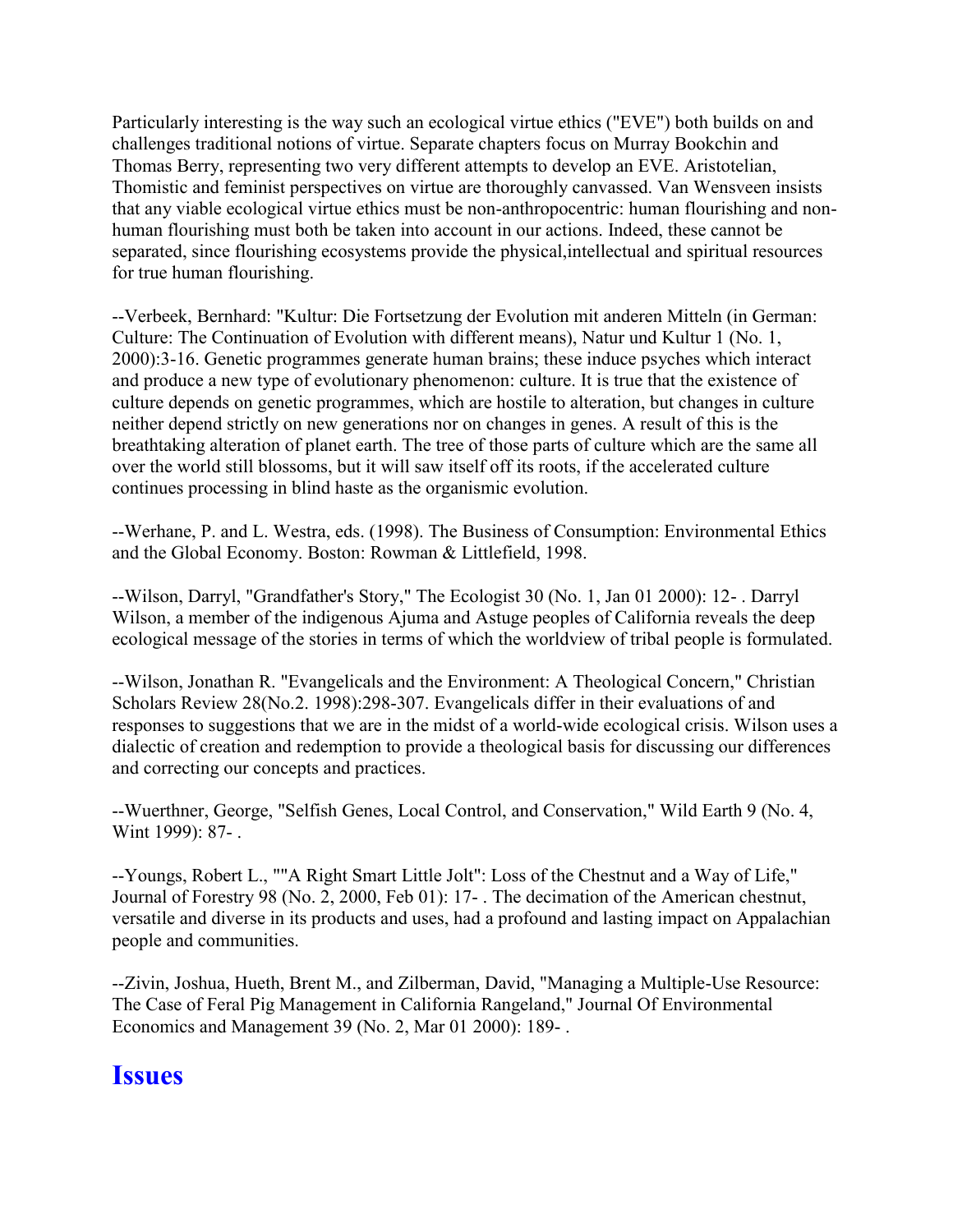Cats in Australia. The Australian government in June released a "Threat Abatement Plan" regarding cats and wildlife. Plans considered include a poison specific to cats, neutering domestic cats, and making it illegal to own cats in rural areas. Many pet shops will not sell cats. The image of the domestic cat as a harmless pet could not be further from the truth in Australia. Domestic and especially feral cats have caused the extinction of twelve species and threaten more. Each feral cat takes as many as 3,600 native animals or birds a year, from the size of baby koalas down to the smaller marsupials. Even domestic cats take an average of 16 mammals, eight birds, and eight reptiles per year. Australian native animals are particularly vulnerable because they evolved without any natural defenses to combat such predators, and (partly in result of reduced predation pressures) they have lower reproduction rates than mammals in the Northern Hemisphere. Efforts to re-establish the rufus hare wallaby, the numbat, golden bandicoot, burrowing bettong, mala, and bilby have all been thwarted by feral cats.

Chris Dickman, University of Sydney, School of Biological Sciences, says: "If more animals become extinct we will lose something unique that we cannot replace. We have animals here found nowhere else in the world. And endangered animals might perform important functions in the environment that we don't know about. They might play a vital part in spreading the seeds of an endangered plant or aerating the soil with their burrows. Forget these arguments for a moment though. I would say it's our moral duty to protect native wildlife. Australia would be a much poorer place without it."

Aesthetic sense of birds and humans are similar. Luis Baptista, curator of ornithology for the California Academy of Sciences, claims that "we can actually show that birds have an aesthetic sense similar to ours. If you take female great reed warblers, stick them with female hormones, put them in a soundproof box and play for them recordings of male songs some beautiful and some yuckie you will see that they solicit copulation more from the beautiful songs than the yuckie ones. That means that the females actually prefer beautiful songs, even what humans consider beautiful." Woodpeckers are "instrumentalists": They peck for bugs but also to "make music because they don't have vocal songs like song birds." They find a log that makes the correct sound and then pound on it with a specific rhythm. Hermit thrushes sing in the pentatonic scale used in Far Eastern music and the canyon wren sings in the chromatic scale. Baptista also suggests that birds sometimes sing for pleasure, if they are well fed and relaxed. Birds communicate messages with sound as well. Chickens, if shown a picture of a racoon, will make a clucking sound quite different from the sound that they make when shown a picture of a falcon, and other chickens will look around or up depending on the sound. Bird dialects, Baptista argues, are determined by what sound will carry best in the bird's home environment: Oak forest bird songs carry farther in oak forests than in coniferous forests (and vice versa for songs produced by birds that live in coniferous forests). See Claudia Dreifus, "A Conversation with Luis F. Baptista: A Birdman Ponders the Songs of Sparrows," New York Times (5/16/00).

Frankenfish. A Canadian company has genetically altered Atlantic salmon to produce a growth hormone so they grow twice as fast as normal salmon. The transgenic salmon (with genes from a chinook salmon and an ocean pout) awaits Canadian and U.S. governmental approval before it is grown and marketed commercially. Although concerns about food safety with the fish are low, it is the Food and Drug Administration that will make the decision in the U.S. Critics worry that this agency is ill-equipped to analyze the significant environmental risks associated with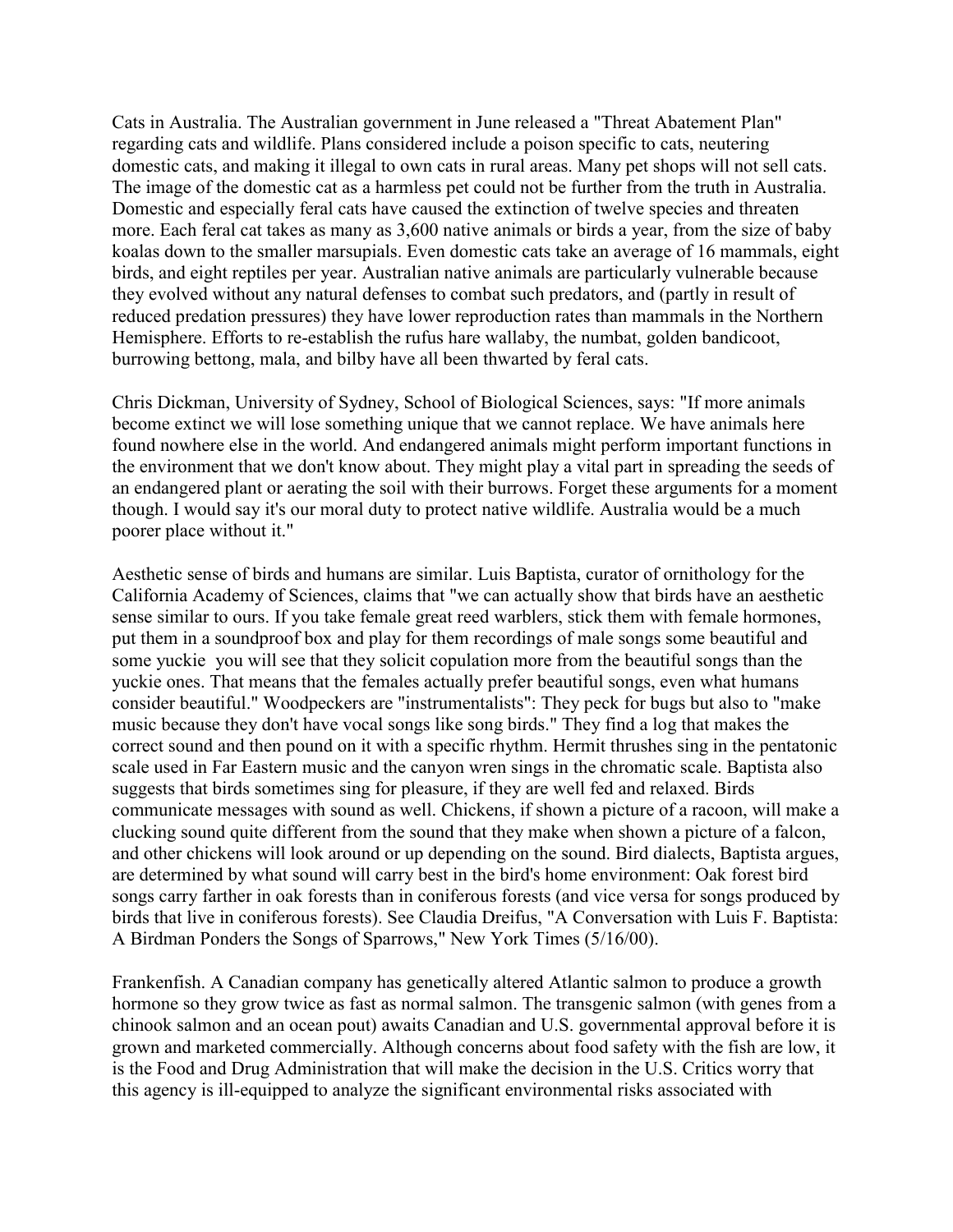widespread growth and marketing of the fish. One worry is that the fast-growing salmon might escape from commercial growing pens and mate with wild fish resulting in "genetic pollution." Furthermore, because females often preferentially mate with larger males, females of wild fish populations might prefer the transgenic males. If such mating produced offspring that did not survive well, the escape of these altered salmon could lead to the extinction of wild fish populations. One possible solution is to sterilize the salmon to be grown in the net pens. Another is to require that the fish only be grown in tanks on land. Anti-biotechnology and consumer groups have affected the public's perception of the health and environmental safety of genetically-altered plants and animals. In Scotland and New Zealand, efforts to develop faster growing salmon were abandoned amid cries of "Frankenfish." The International Salmon Farmers Association, representing the vast majority of salmon farmers worldwide, has taken a strong stand against the new fish. Relatedly, Frito-Lay has decided it would no longer buy biotech corn (a possible threat to monarch butterflies and organic farmers). See Carol Kaesuk Yoon, "Coping With Supersalmon," New York Times (5/1/00): A1.

Herbicide-resistant soybeans, patents, and saving seeds. Monsanto's "Roundup Ready" soybean seeds allow farmers to use greater amounts of the herbicide Roundup without damaging their soybean crop. Farmers who use the genetically-altered soybeans allegedly save on chemicals and labor because they can apply a single herbicide without harming the soy plants. One study suggests they can cut costs by 4 percent. But in the U.S. and Canada, farmers must also pay a special technology fee for each bag of seed they use and they must agree not to save seed for the following year (a longstanding practice of farmers). They must also allow Monsanto investigators to inspect their fields if they ever stop using the seed. Monsanto's informers' hot line has taken thousands of calls and Monsanto has brought charges against farmers for violating its patent rights. (One Canadian farmer brought to court by Monsanto claims the Roundup Ready plants in his field came from seed blow off passing grain trucks.) Although Monsanto claims its patents on such seeds are essential to its business, it has allowed Roundup Ready seeds to be sold in Argentina even though the country rejected its patent application. Farmers there routinely save the seed and don't have to pay the technology fee. 90 percent of that country's soy crop is now genetically-altered and U.S. farmers feel threatened by the cheaper costs of Argentinian soy producers. Brazil is trying to decide whether to allow transgenic soybeans into the country or to tap the European market for non-transgenic soybeans (European countries prohibit the use of modified seeds). Because U.S., Brazil, and Argentina together account for 80 percent of the world's soybean production and because soybean extracts are added to countless foods, Brazil's decision could have a significant affect on the availability of food free of genetically-modified material. See Anthony DePalma with Simon Romero, "Super Seeds Sweeping Major Markets, and Brazil May Be Next," New York Times (5/16/00).

Neanderthals were hunters not scavengers. New chemical tests on 28,000-year-old Neanderthal bones reveal a diet consisting almost entirely of animal protein. According to several scientists, this strongly suggests that they were accomplished hunters rather than scavengers and foragers. Neanderthals are extinct members of the genus Homo who lived in Europe and were eventually replaced by modern Homo sapiens who arrived there about 40,000 years ago. See John Noble Wilford, "Tests Suggest Neanderthals Were Hunters, Not Scavengers," New York Times  $(6/13/00)$ .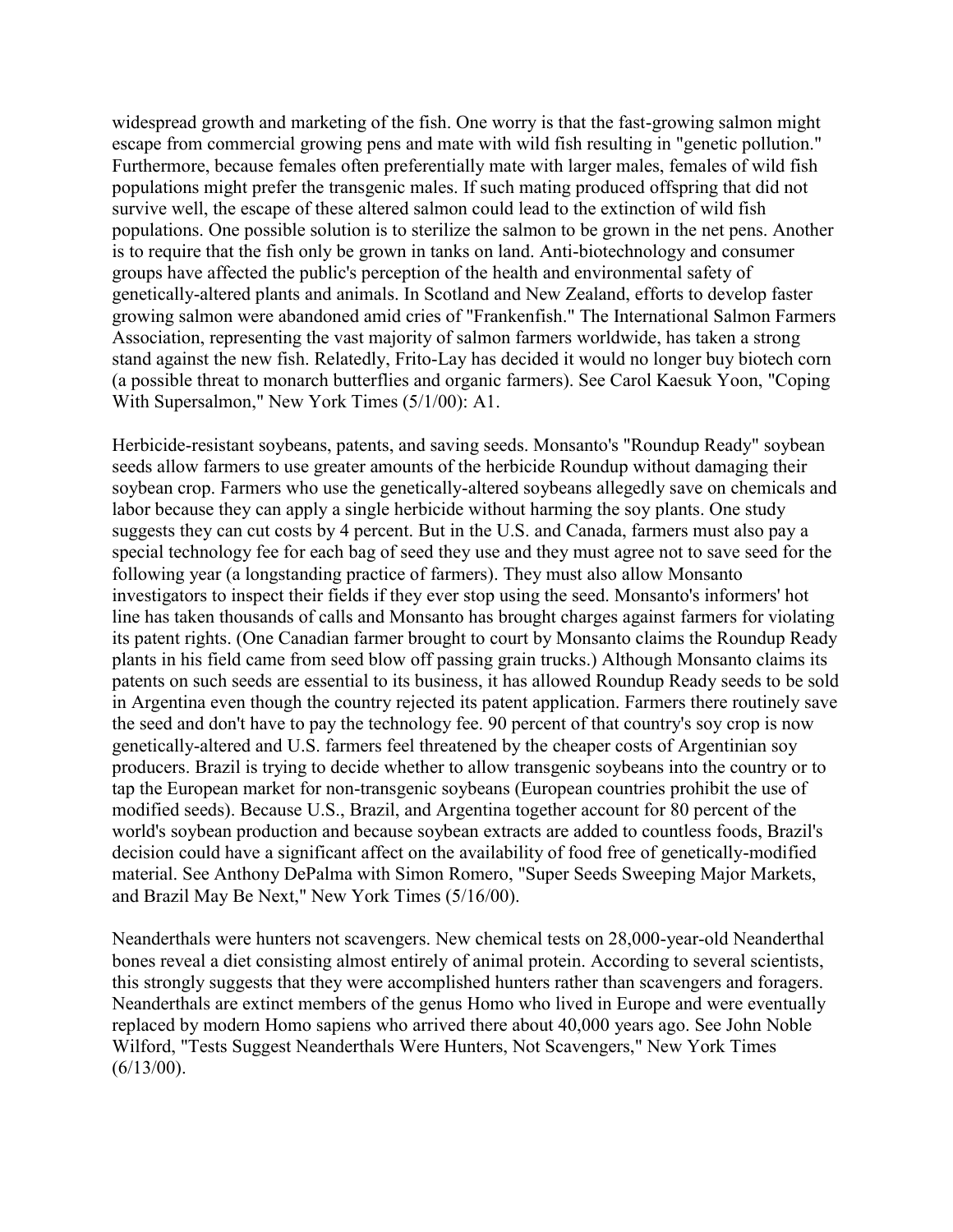Greenpeace Has Unveiled a Global Campaign Challenging Olympic Sponsor Coca-cola, for undermining the environmental guidelines of the Sydney 2000 Games and for its worldwide use of global warming HFC gases. The campaign features polar bears, the icon Coca-Cola uses to sell billions of drinks. Ironically, scientific studies show Arctic polar bears are under threat of starvation due to climate change. At the Olympic site, Coca-Cola will have 1700 refrigerators that run on global warming HFC gases and only 100 Greenfreeze coolers that comply with Sydney's Environmental Guidelines. HFCs (hydrofluorocarbons) are one of the most potent greenhouse gases ever invented. On average over 20 years, one ton of HFCs causes 3300 times more climate change destruction than one ton of carbon dioxide, the main greenhouse gas. In 1997 the United Nations Kyoto Protocol on Climate Change was extended to include HFCs. A wide range of commercially available, cost-effective natural refrigeration systems are commercially available and can be used instead of HFCs. Www.cokespotlight.org, done in conjunction with the group Adbusters, provides a comprehensive campaign kit including downloadable stickers, posters, postcards and email images to lobby Coca-Cola directly. The Greenpeace report is available at www.greenpeace.org.au.

Red Hot Chile Cyclists. Officials in Santiago, Chile, are struggling to deal with the city's dirty air, so severe that it rivals the notorious pollution in Mexico City and Sao Paulo. The problem, caused mainly by auto exhaust and industrial emissions, has grown along with the nation's economy, which has expanded 7 percent per year in the last decade. On bad air days, schools in the city are banned from holding physical education classes outside, hospital visits increase markedly, and drug stores do a booming business in surgical face masks. Bicyclists in Santiago have formed the "Furious Cyclists Movement," which stages monthly street invasions to urge the government to build bike paths. Chilean President Ricardo Lagos is considering the unpopular move of banning private cars from city streets when pollution levels are high. See Chris Aspin, http://www.planetark.org/dailynewsstory.cfm?newsid=7046, 6/9/00.

Mandrills threatened by logging and commercial hunting. A type of monkey called Mandrills form huge societies sometimes numbering over 1000 individuals. These groupings are extremely cohesive and persistent and they consist almost exclusively of females and their young. Males, who are three times larger than females (three feet tall and weighing about 90 pounds versus 25 pounds for females), live alone and only interact with the group when the females are in estrus. The recent rise in the "bush meat trade" the hunting of wild animals in general and primates in particular -- is a threat to Mandrills because they travel long distances in huge numbers making them especially vulnerable to commercial hunters who use the expanding network of logging roads to penetrate once inaccessible forests. "Some conservation organizations now rank the bush meat trade as the single greatest threat to primates and other wildlife, outstripping in severity even the familiar ecovillain, habitat loss." Conservationists are trying to add "sensitivity to wildlife" to the criteria logging companies must meet to have their wood certified as sustainable, thus forcing timber companies to keep commercial hunters off their logging roads and away from threatened species. Home Depot, a chain of home-improvement stores, has announced it will buy sustainable wood "whenever possible." See a beautifully written account by Natalie Angier, "In Mandrill Society, Life Is a Girl Thing," New York Times (5/23/00).

Chance survivors, not orderly succession, the key to recovery on Mt. Saint Helens. Biologists studying the return of life to the slopes of Mt. Saint Helens 20 years after it erupted say that rather than a predictable parade of pioneering species coming in from the edges and altering the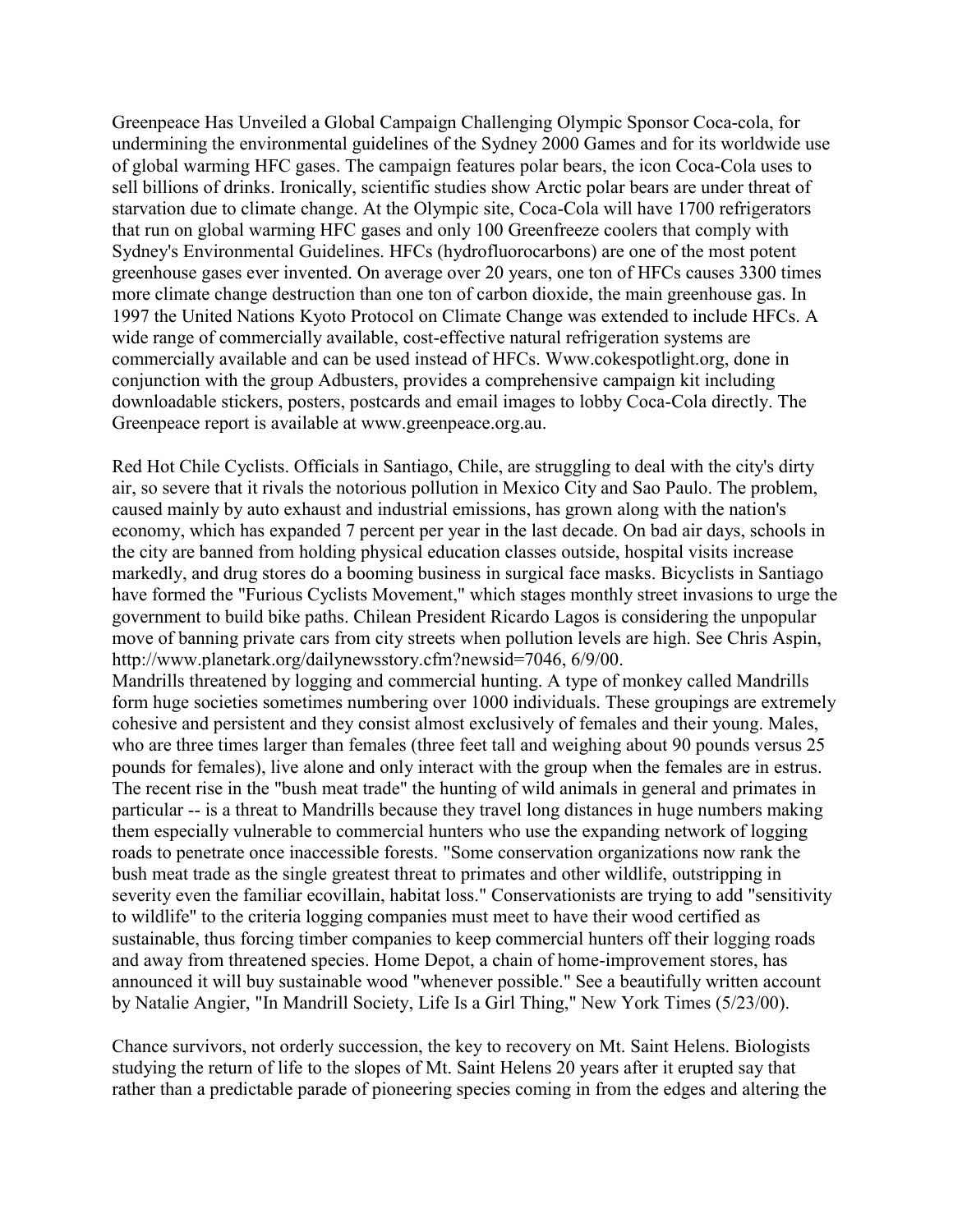environment for the arrival of mid and then late successional species, chance events, including the lucky survival of "biological legacies," is what is shaping the new biota. For example, moles, gophers and ants survived the blast because they were hidden beneath the ground, as did some saplings and shrubs buried in the snow. Roots and bulbs of some wild flowers rode the top of the avalanche and established themselves immediately. These species are playing the crucial role in the recovery of life on Mt. Saint Helens. The findings have implications for forestry where leaving a significant number of trees and deadwood after a harvest will speed the rebirth of a new forest. See Carol Kaesuk Yoon, "As Mt. St. Helens Recovers, Old Wisdom Crumbles," New York Times, (5/16/00).

Yellowstone wolves being trained to avoid cattle. Members of the Sheep Mountain wolf pack, one of about a dozen packs of restored wolves in Yellowstone area, are being captured, placed in a pen, and fitted with shock collars that will activate whenever they get within two meters of a calf placed in the pen with them. The pack has been killing cattle for several years and past attempts to modify their behavior (by killing members known to have eaten cattle) have failed. The plan is to train the wolves for several months so they realize "that livestock aren't prey items" and then release them back into their home territory. The hope is that these wolves will learn to avoid livestock and will teach their offspring to do the same. Ed Bangs, the leader of the wolf-restoration effort in the region, thinks "the only alternative is to shoot them all." But then a new pack would probably take over the territory that includes both private and public grazing land bordering the Park and they too would probably begin to prey on cattle. See Scott McMillion, "Cattle-killing Wolf Pack in for Shock," Bozeman Daily Chronicle (5/18/00): A1. Yellowstone park to ban electronic wildlife-tracking gear. In order to protect radio-collared animals from wildlife photographers and tourists, Yellowstone will outlaw the possession of radio telemetry equipment by private individuals in the Park. Radio collars have been placed on wolves, grizzlies, bison, and elk for research and Park management purposes and anyone knowing the right frequencies can now track the movement of these animals. Says a Park spokeswoman, "People could follow an animal and interfere with its natural behavior . . . We also want to maintain the experience of viewing wildlife under natural conditions. It loses some of its magic when at the snap of a finger or the flip of a switch you can find exactly what you want when you want it." See AP, "Park Wants Ban on Amateur Telemetry Gear," Bozeman Daily Chronicle (6/4/00): 9.

Thanks to Ned Hettinger (College of Charleston) and Holmes Rolston III (Colorado State University) for this issue's news clips.

## **ISEE Officers**

President: Kristin Shrader-Frechette. 336 O'Shaughnessy Hall, University of Notre Dame, Notre Dame, IN 46556. Email: Kristin.Shrader-Frechette.1@nd.edu.

Vice-President: Dale Jamieson. Carleton College, 1 North College Street, Northfield, MN 55057. Djamieso@carleton.edu.

Secretary: Laura Westra. 222 Barrhill Rd., Maple,Ont.L6A lL2, Canada. Phone:914- 395-2487. E-mail: lwestra@mail.slc.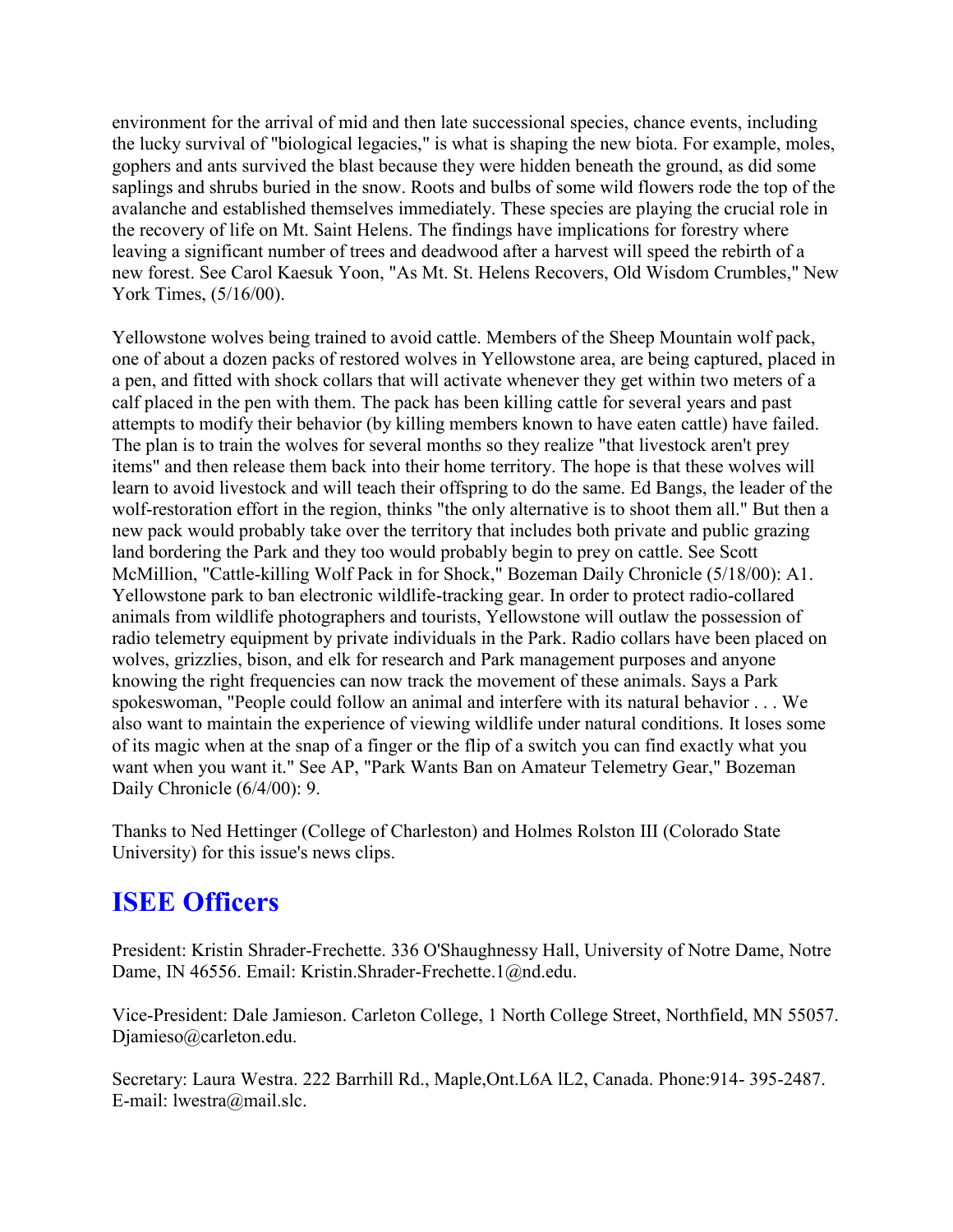Treasurer: Max Oelschlaeger. Department of Humanities, Arts, and Religion, Northern Arizona University, PO Box 5634, Flagstaff, AZ 86011-5634 USA. E-mail: max.oelschlaeger@nau.edu.

## **ISEE Regional Representatives**

Africa: Johan P. Hattingh, Department of Philosophy, University of Stellenbosch, 7600 Stellenbosch, South Africa. Hattingh heads the Unit for Environmental Ethics at Stellenbosch. Phone: 27 (country code) 21 (city code) 808-2058 (office), 808-2418 (secretary); 887-9025 (home); Fax: 886-4343. Email: jph2@maties.sun.ac.za.

Australia and New Zealand: William Grey, Department of Philosophy, University of Queensland, 4067, Queensland AUSTRALIA. Email: wgrey@cltr.uq.edu.au.

China: Yu Mouchang, Institute of Philosophy, Chinese Academy of Social Sciences, Beijing 100732, P. R. China.

Taiwan: Edgar Lin, Biology Department, Tunghai University, Taichung, Taiwan 40704. Email: edgarlin@ms5.hinet.net. Phones: 886-4-3595622 office; 886-4-3590991 home. Fax: 886-4- 3595953.

Eastern Europe: Jan Wawrzyniak. Department of Philosophy, Adam Mickiewicz University of Poznan, Poland. University address: Prof. Jan Wawrzyniak, Institut Filozofii, Adam Mickiewicz University, 60-569 Poznan, Szamarzewskiego 91c POLAND. Phone: +48 / 61 / 841-72-75; Fax: +48 / 61 / 8430309. Home address: 60-592 Poznan, Szafirowa 7, POLAND. Email: jawa@main.amu.edu.pl. Website: http://appliedphilosophy.mtsu.edu/ISEE/JanWaw/index.html.

Western Europe and the Mediterranean: Martin Drenthen, Center for Ethics University of Nijmegen (CEKUN), Postbox 9103, 6500 HD Nijmegen, THE NETHERLANDS. Office phone: 31 (country code) 24 (city code) 3612751. Fax: 31-24-3615564. E-mail:mdrenthen@hetnet.nl. Webpage: http://www.kun.nl/phil/english/members/drenthen.html. Home address: Van't Santstraat 122, 6523 BJ Nijmegen. Home phone: +31 (country) - 24 (city) - 3238397.

Mexico and Central America: Teresa Kwiatkowska, Universidad Autonoma Metropolitana-Iztapalapa, Departamento de Filosofia, Av. Michoacan y Purissima s/n, 09340 Mexico D.F., MEXICO. Phone: (5) 637 14 24 (home), (5) 724 47 77 (office). Fax: (5) 724 47 78. Email: kwiat@xanum.uam.mx.

Canada: Laura Westra, 222 Barrhill Rd., Maple,Ont.L6A lL2, Canada. Phone:914- 395-2487. Email: lwestra@mail.slc.

Pakistan and South Asia: Nasir Azam Sahibzada, Senior Education Officer, WWF- Pakistan (NWFP), UPO Box 1439, Peshawar PAKISTAN. Phone: (92) (521) (841593). Fax: (92) (521)  $(841594)$ . Email: wwf!nasir@wwf.psh.imran.pk.

South America: Ricardo Rozzi, Institute of Ecological Research Chiloe, Chile, and Facultad de Ciencias, Universidad de Chile.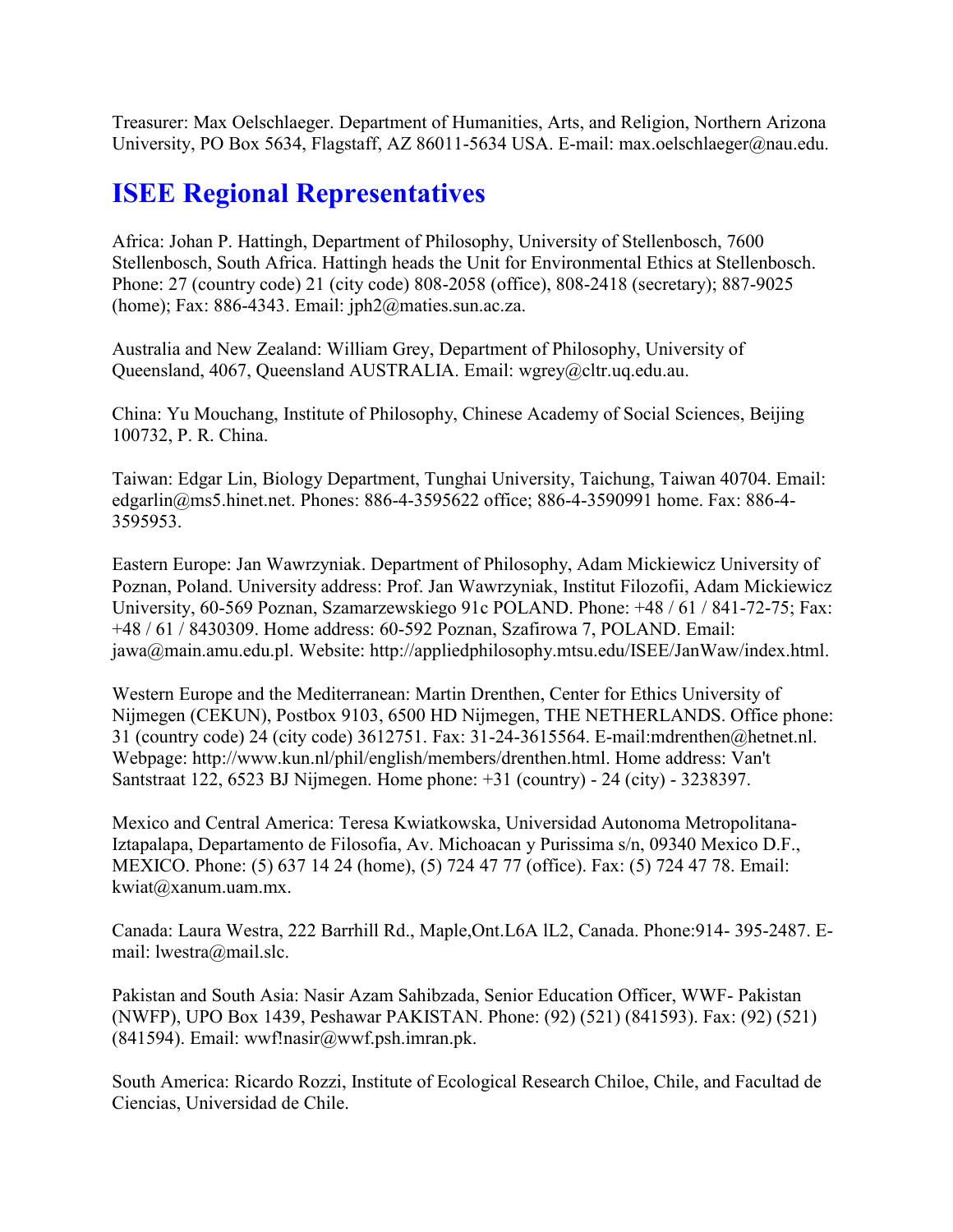United Kingdom: KeeKok Lee, Department of Philosophy, University of Manchester, Oxford Road, Manchester M13 9PL UK. Phone and Fax: +44 (0)161 275 3196. Email: keekok.lee@man.ac.uk.

United States: Ned Hettinger, Philosophy Dept, College of Charleston, Charleston, South Carolina 29424 USA. Phone: 843-953-5786; 843-883-9201 (home). Fax: 843-953-6388. E-mail: HettingerN@CofC.edu). Address July 1999 to August 2000: 416 W. College, Bozeman, MT 59715. Phone: 406-522-9676.

Holmes Rolston, III, Dept. of Philosophy, Colorado State University, Fort Collins, Colorado 80523 USA. Phone: 970-491-6315 (Office). Fax: 970-491-4900. Email: rolston@lamar.colostate.edu.

Jack Weir, Department of Philosophy, Morehead State University,UPO 662, Morehead, Kentucky 40351-1689 USA. Phone: 606-784-0046 (Home Office), 606-783-2785 (Campus Office). Fax: 606-783-5346 (include Weir's name on Fax). Email: j.weir@morehead-st.edu.

### **ISEE Newsletter Submissions**

Please send any announcements, calls for papers or news items via e-mail (preferred), snail mail or fax to newsletter editor Philip Cafaro. Address: Department of Philosophy, Colorado State University, Fort Collins, CO 80523 USA. E-mail: cafaro@lamar.colostate.edu. Phone: 970/491- 2061. Fax: 970/491-4900. Brief reports of research and accounts of issues of philosophical importance are also welcome. Submissions will be edited and publication cannot be guaranteed. Please continue to send bibliographic items to Holmes Rolston III, at the address above. Correspondents, especially international ones, should realize that diacritical marks do not come through on U.S. e-mail. The next deadline for newsletter submissions is

# **ISEE Membership / Renewal Form**

Please enroll me as a member of the International Society for Environmental Ethics. Enclosed are dues:

Annual regular dues are: Inside U.S., \$15 Regular, \$10 Students; Outside U.S., \$20 Regular, \$15 Students. (Due to additional postage). Members outside the United States should send the equivalent of U.S. dollars, based on current exchange rates, to the ISEE Treasurer (address below). Sorry, we cannot accept credit card payments.

Name: